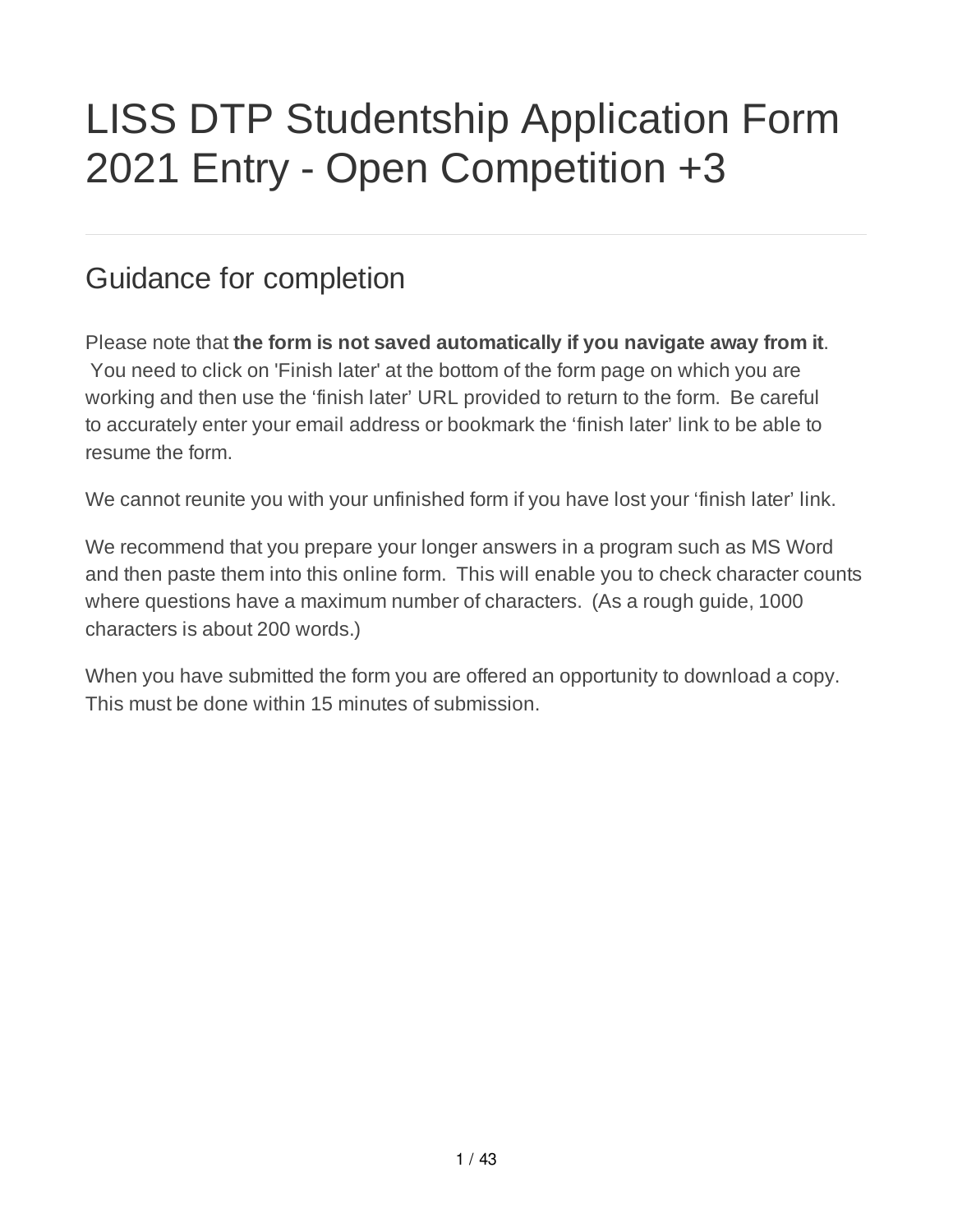### +3 Studentships

The closing date for this application is **Friday, 29 January 2021** at **17:00 GMT**. Please refer to the guidance with each question and at **www.liss-dtp.ac.uk/studentships** while completing this form.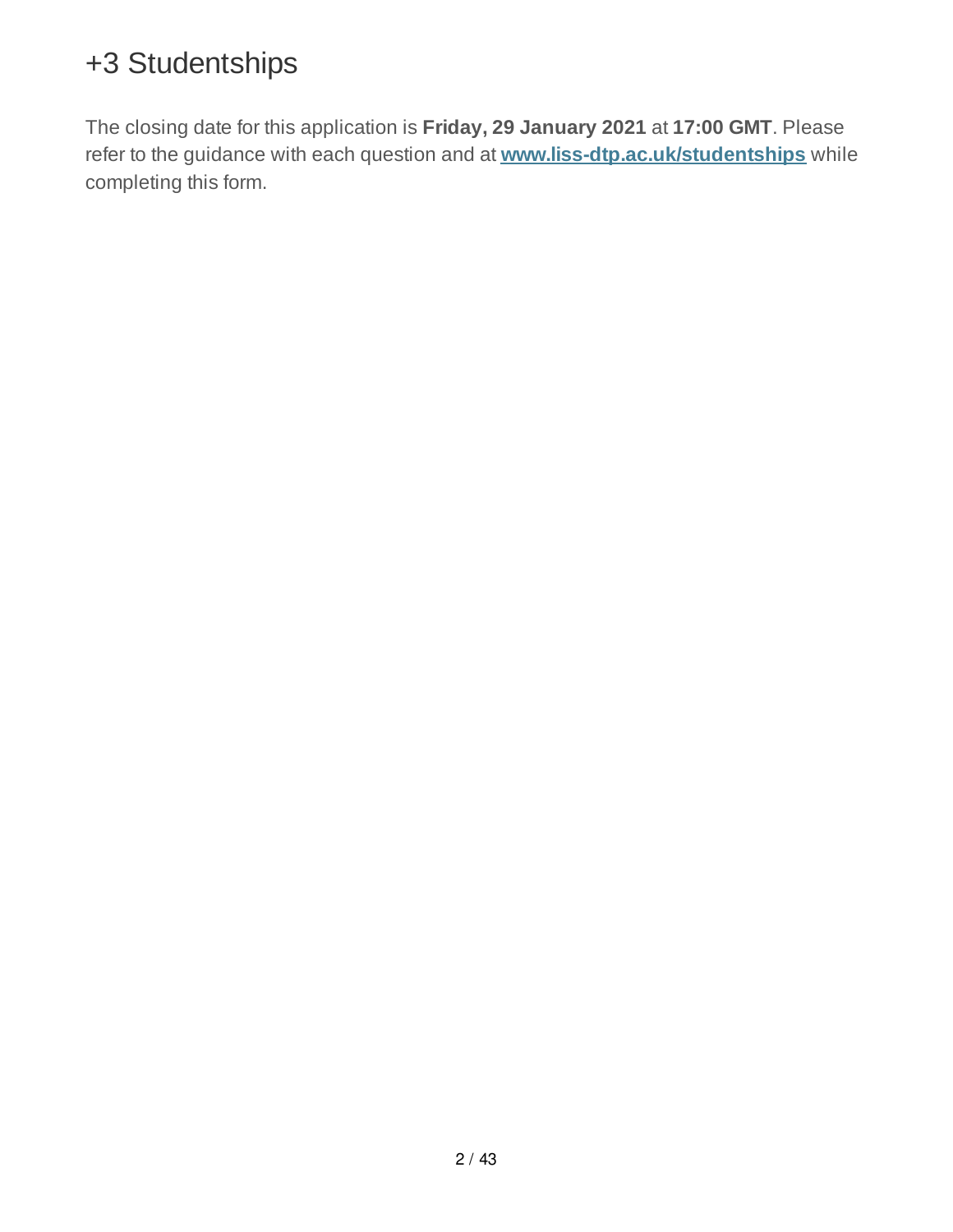### Your details

Your surname/family name \* Required

#### **D** More info

Your first name(s) \* Required

#### **D** More info

Email address *Required*

#### **D** More info

Please enter a valid email address.

Student ID number (if you are an existing student at one of our partner institutions or have been allocated a number as a result of an admissions application).

#### **D** More info

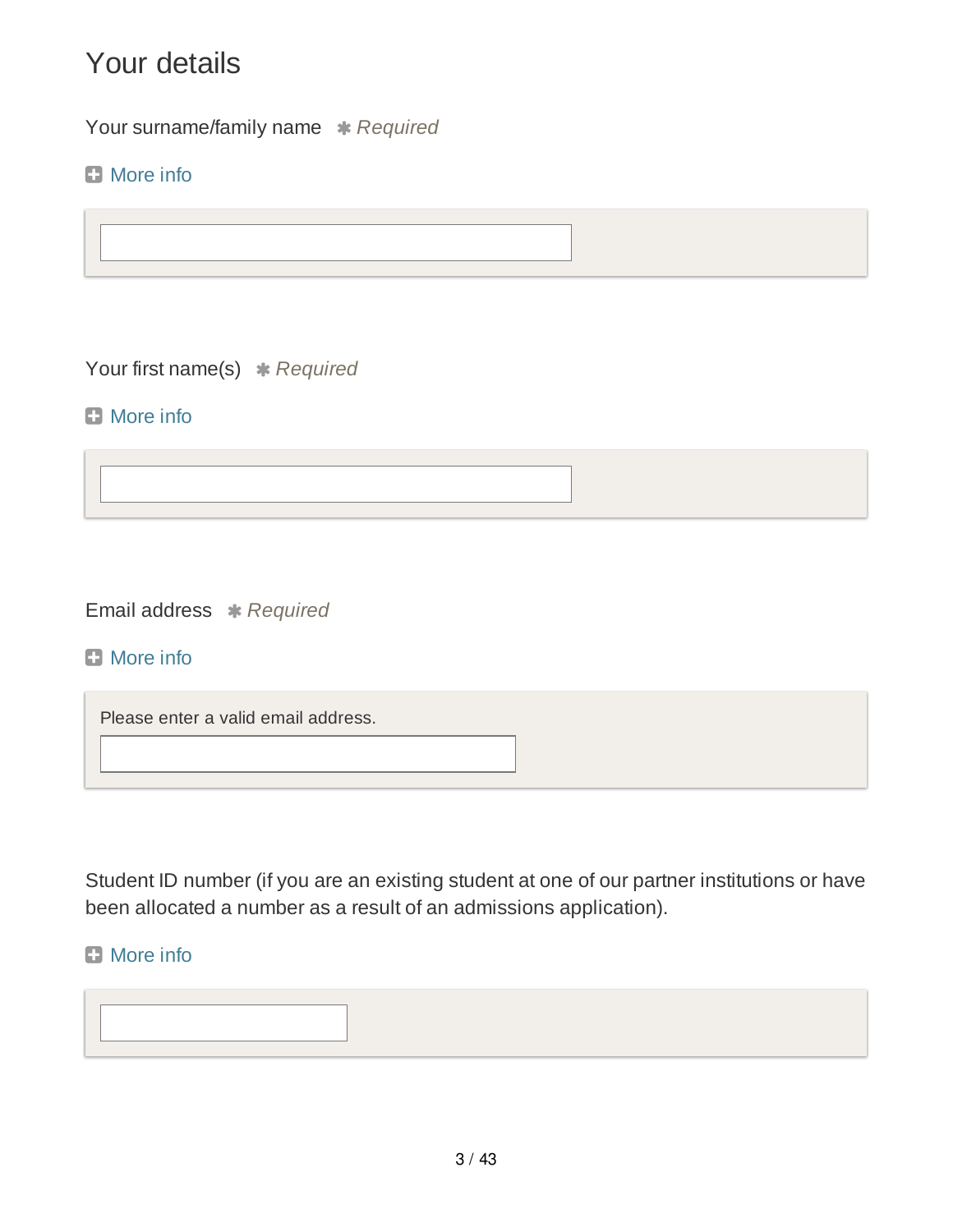# The Degree programme for which you are applying

**Please select your chosen institution \*** Required

#### **D** More info

 $\circ$  King's College London **C** Queen Mary University of London  $\circ$  Imperial College London

Department / division to which you are applying (eg. Department of Geography, School of Economics & Finance etc.) **\*** Required

If the PhD programme for which you are applying has a specific title, please give it here. *Optional*

Supervisor details: Please insert the name and email address of your prospective first supervisor below (required) and your second supervisor if known.

First supervisor - surname \* Required

First supervisor - first name *Required*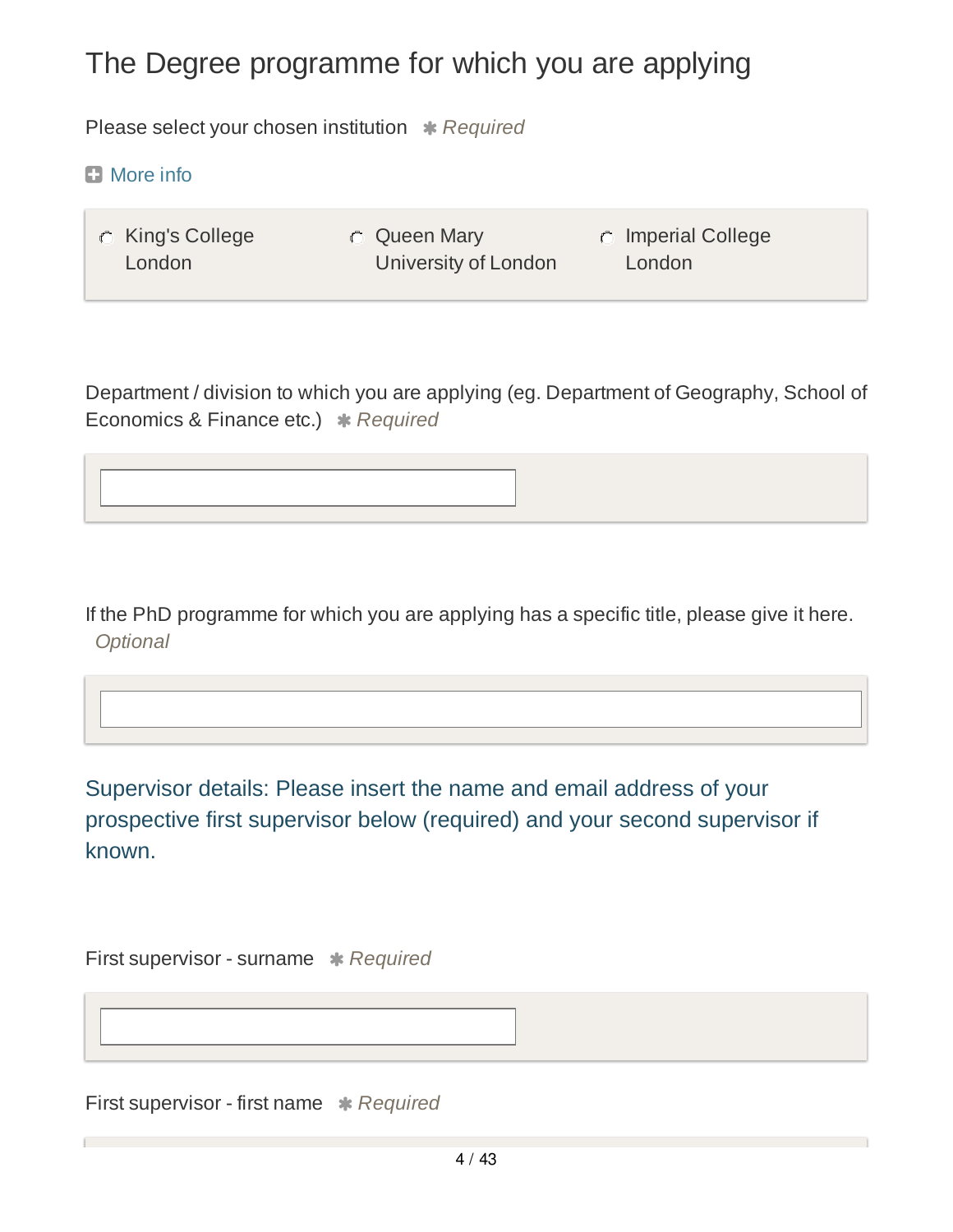First supervisor - email address *Required*

Second supervisor - surname *Optional*

Second supervisor - first name *Optional*

Second supervisor - email address *Optional*

Please tell us about the status of your application for admission to a LISS DTP institution. *Required*

- I have applied and been accepted
- $\circ$  I have applied and am awaiting an admissions decision

You must apply to your preferred institution prior to submitting your LISS DTP application but it is not necessary to have been offered a place.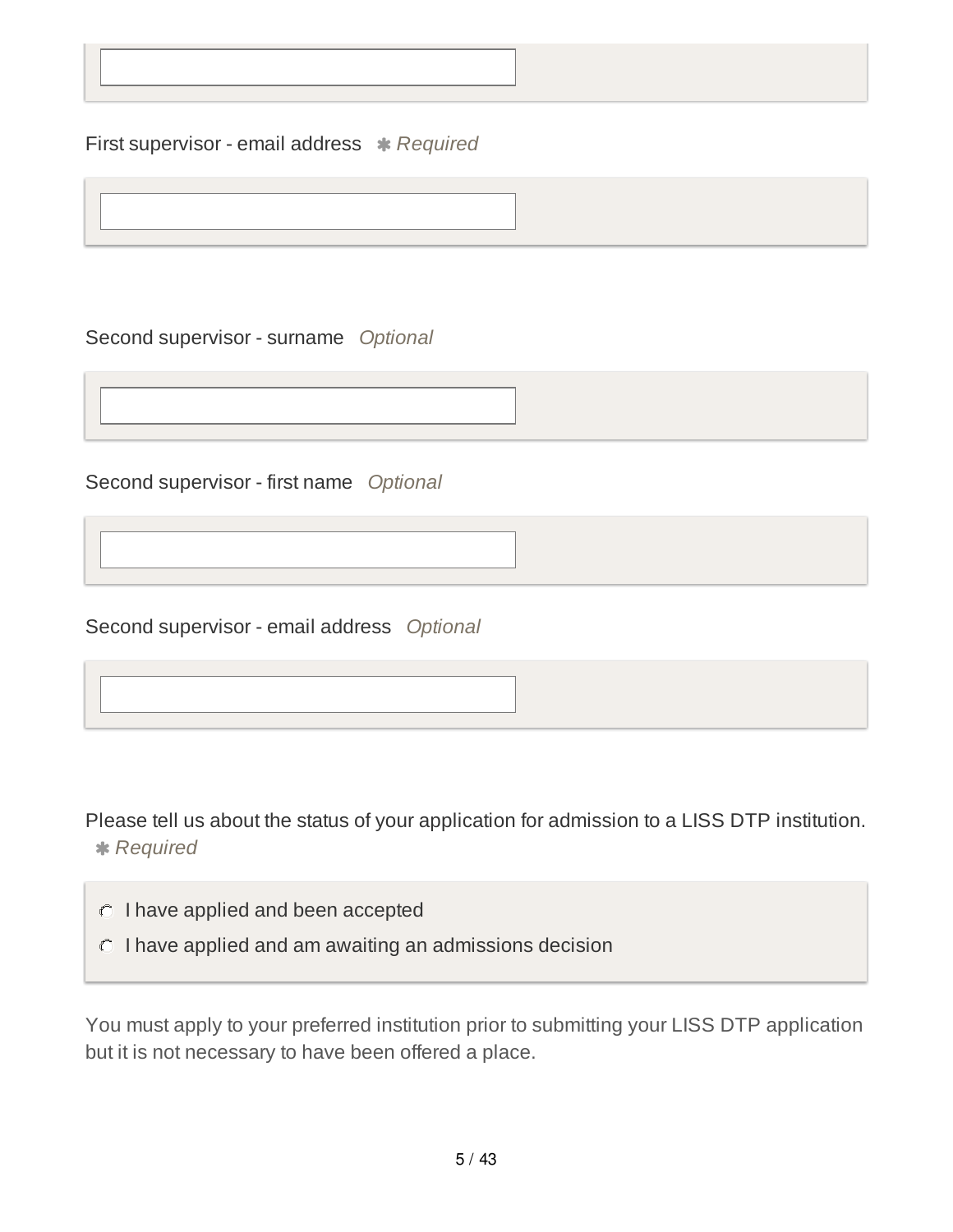Name of your referee. **\*** Required

Your reference must be from someone **other than your proposed PhD supervisor** who can comment on your potential for doctoral study. Please tell us the name of the person providing the reference. The reference must be emailed to lissapplications@kcl.ac.uk by the application deadline on the 29th January 2021 with 'student surname\_referee surname reference' in the subject line.

How will you be studying? \* Required

 $\circ$  Full Time  $\circ$  Part Time

Part-time must be 50%. No other percentages are allowed.

Are you applying for a studentship as a UK Home student or as an International (including EU)? *Required*

| $\circ$ I am a Home student | $\circ$ I am an International |
|-----------------------------|-------------------------------|
| as defined in Annex         | student as defined in         |
| One of the UKRI             | Annex One of the              |
| <b>Guidance October</b>     | <b>UKRI Guidance</b>          |
| 2020                        | October 2020                  |
|                             |                               |

Nationality and residency requirements for both Home and International students can be found in Annex One of the UKRI Guidance issued in October 2020. Please read this document to determine whether you will be classed as a Home or International student. Contact the Admissions team at the institution to which you have applied if you are uncertain of your status. LISS DTP is unable to advise on complex cases and will abide by your institution's assessment of your status.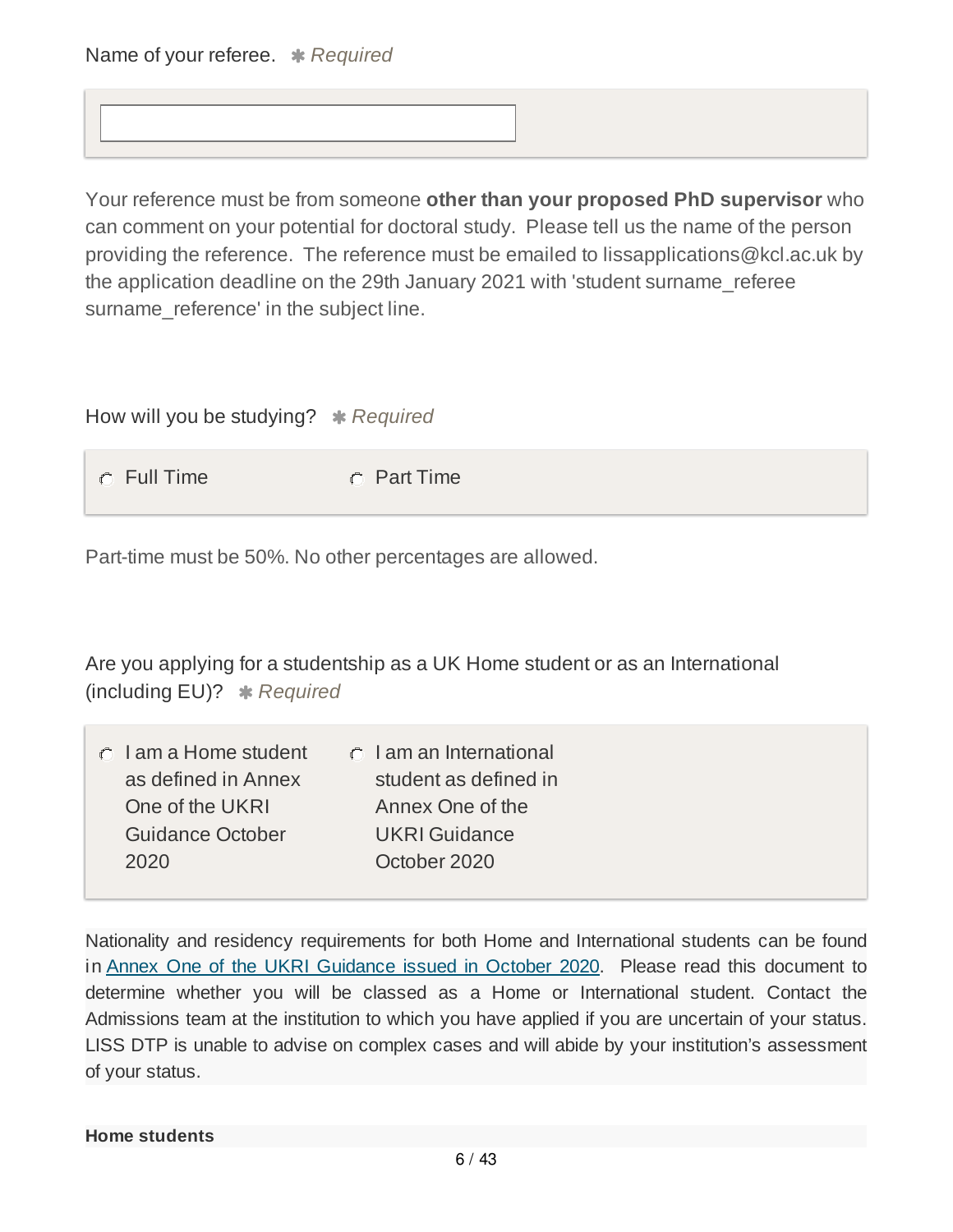To be classed as a home student, applicants must meet the following criteria:

- Be a UK National (meeting residency requirements), or
- Have settled status, or
- Have pre-settled status (meeting residency requirements), or
- Have indefinite leave to remain or enter

If you do not meet the above criteria you are classed as an International student, For further details please refer to Annex One of the UKRI Guidance issued in October 2020

#### **International students**

Following a UKRI announcement on the 20th August 2020, international students (including EU students) will be eligible for awards from October 2021 onwards. **Applicants should note however that the ESRC will only provide fees at the UK rate, so the difference between the UK rate (£4407) and the international rate will have to be met by the student, their institution or another source.** LISS DTP institutions are waiving the fee difference for a limited number of international students. As at November 2020 we cannot guarantee that every international student offered a studentship will receive a waiver of the fee difference. Updates about international fees will be posted on the LISS DTP website as they become available.

Have you already started studying for a Phd?

#### **El** More info

C No

If you have already started your PhD, please tell us the date when you started (month and year) and whether you are studying full- or part-time.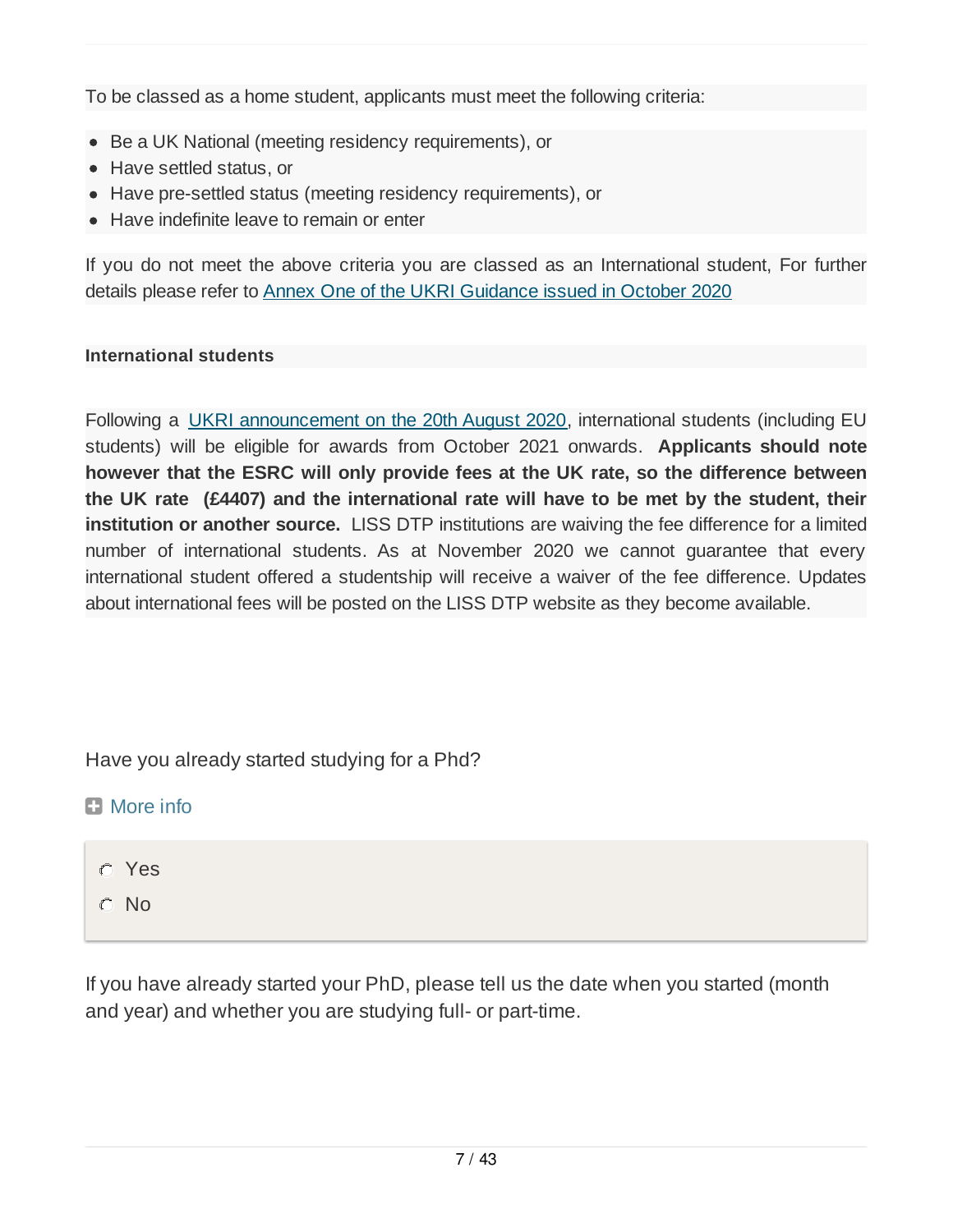

If you are successful in this application, will you be studying



 $\Box$  Part-time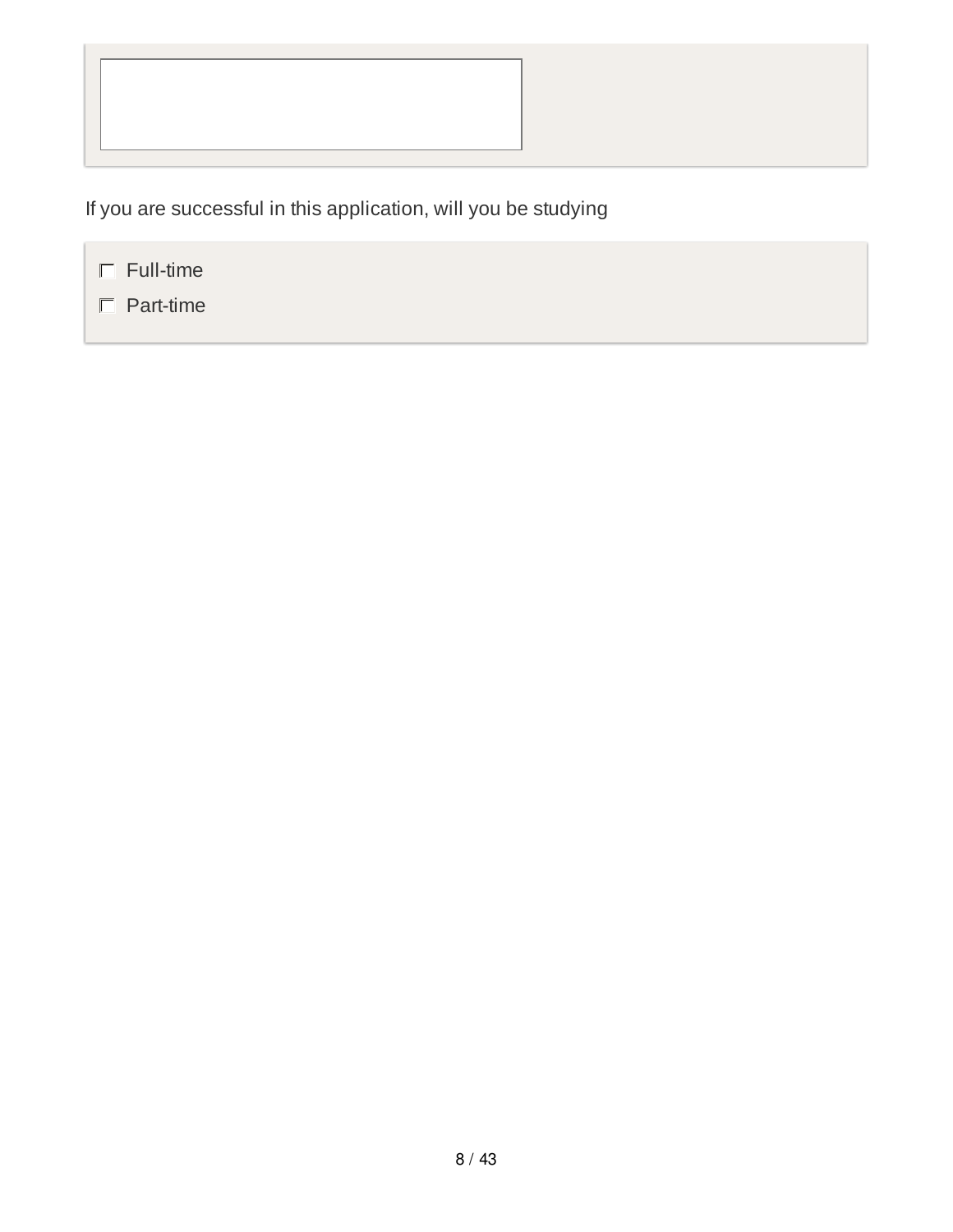### Proposed Research

It is essential that you discuss your research proposal with your prospective supervisor. You should address:

- the theoretical background to the proposed/actual research and its relationship to previous work in the relevant field(s);
- the significance (scientific, intellectual, practical, etc.) of the proposed/actual research;
- the methodological approach and why it is appropriate to the aims of the project;
- how your proposed/actual research complements your previous experience and anticipates possible future research work;
- why you feel your project fits with your proposed/chosen supervisors' research, the strengths of the centre/department/division/School and the research pathways of LISS DTP.

We recommend you draft your Project Proposal in a program such MS Word to ensure you have a correct character count (max.10,000 characters including spaces). Entries over the work/character limit will be truncated.

Research Project Title *Required*

Research Project Summary suitable for a general audience. \* Required

#### **El** More info

Your answer should be no more than 1500 characters long.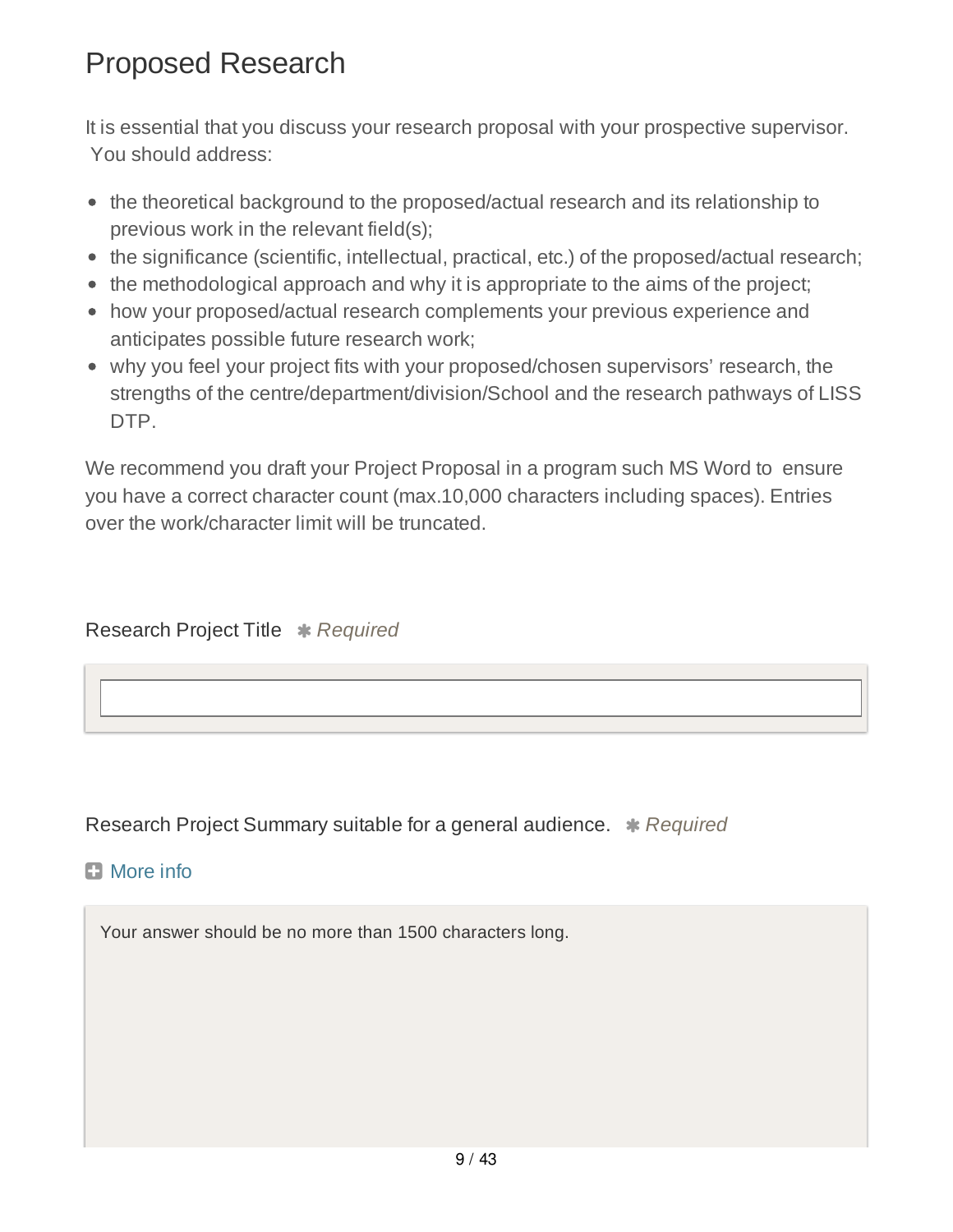Research Project Proposal *Required*

Your answer should be no more than 10000 characters long.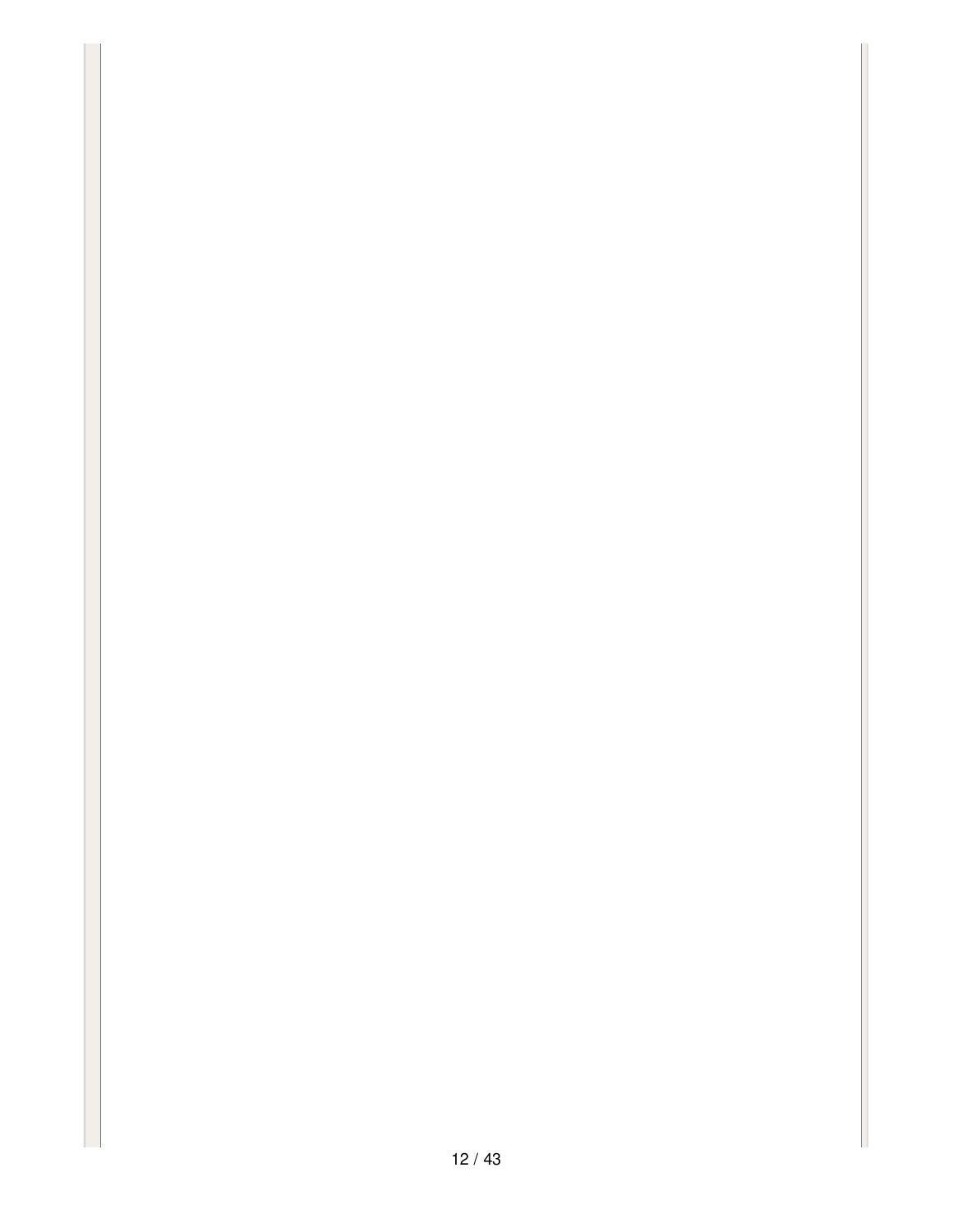Please use this space for citations and bibliographic references associated with your research proposal or for links to your own publications if you have them.

Your answer should be no more than 5600 characters long.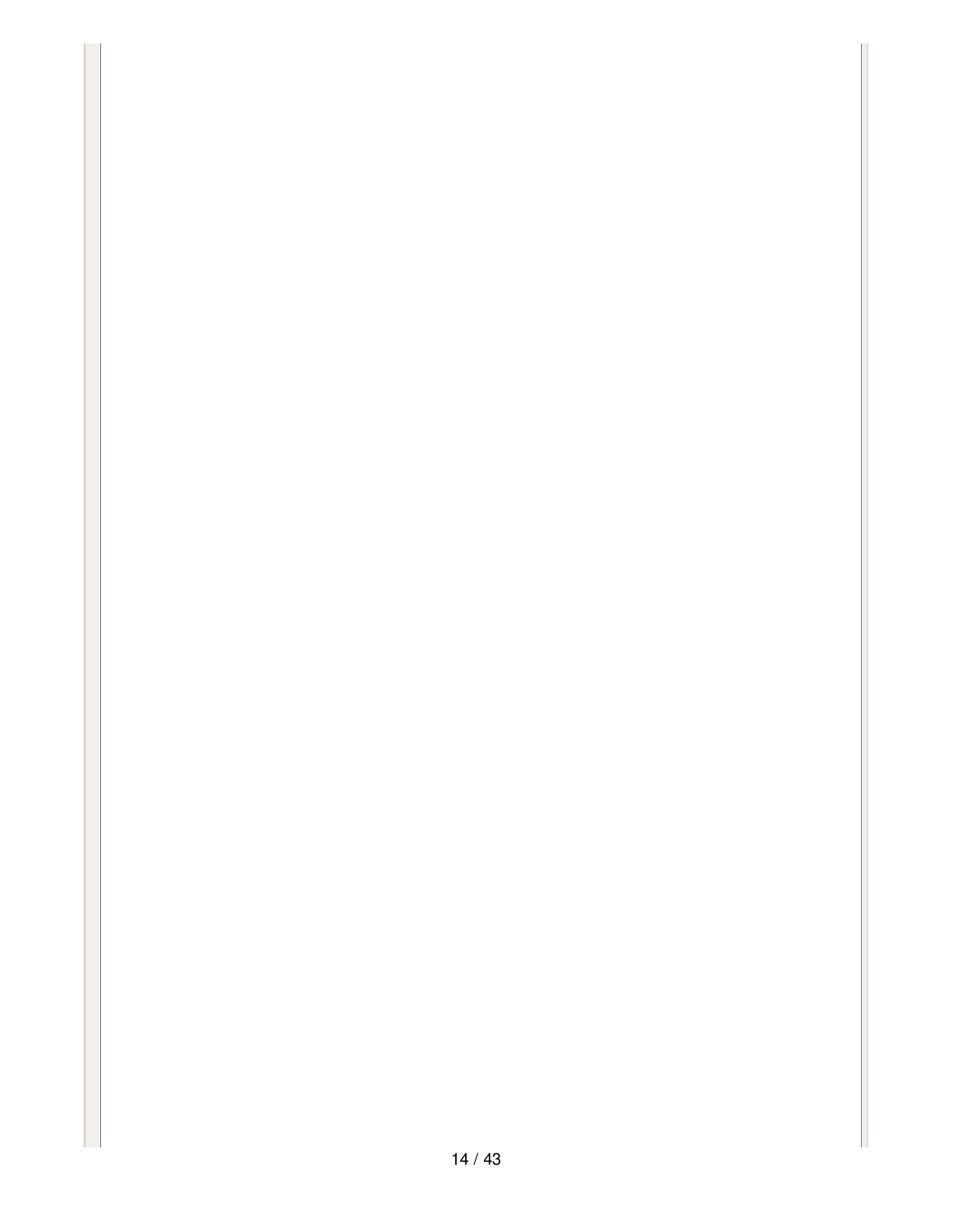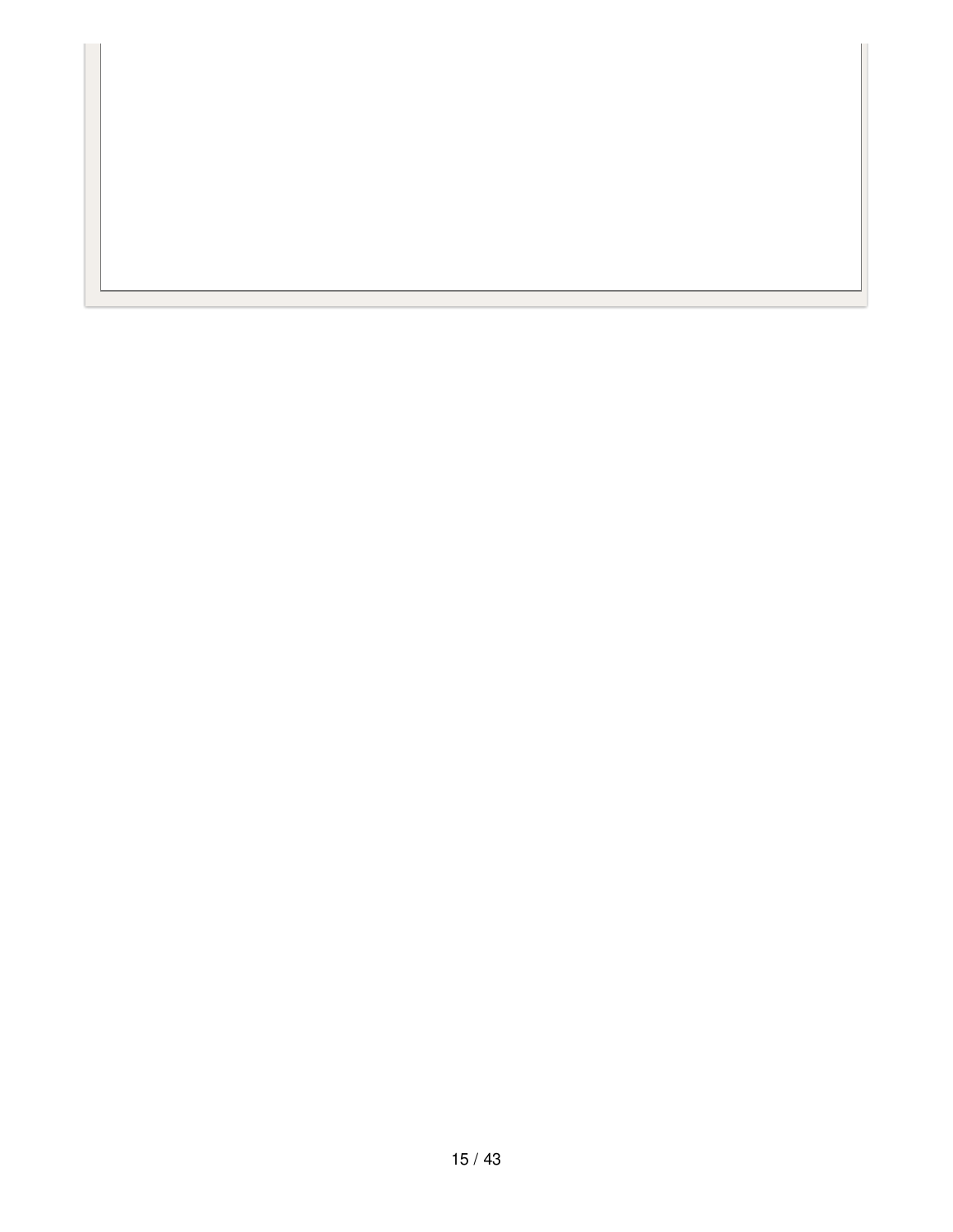### Summary of Academic Qualifications

Please summarise the academic (university or higher education degree) qualifications you hold or are currently studying for. Type only **one** qualification into each of the boxes below. There are four boxes so you can enter up to four qualifications. *Example: University of XYZ, MA Politics, Distinction, September 2015- September 2016.*

University, Degree title, Class/grade of degree, Dates of study (From-To) \* Required

University, Degree title, Class/grade of degree, Dates of study (From-To)

University, Degree title, Class/grade of degree, Dates of study (From-To)

University, Degree title, Class/grade of degree, Dates of study (From-To)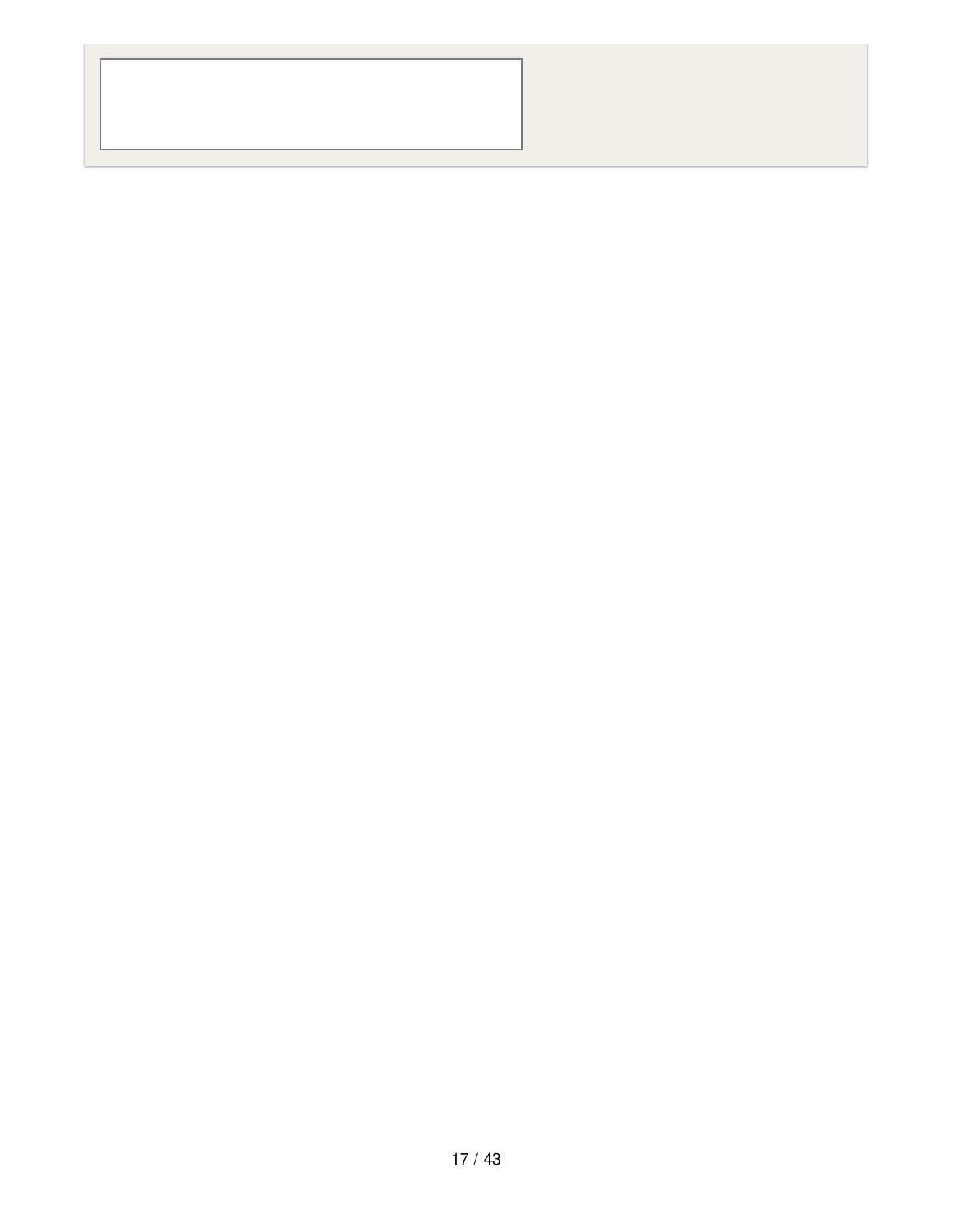# Other awards, prizes, achievements and/or professional qualifications

Please summarise any academic or professional awards, prizes or achievements.

Academic or professional award, prize or achievement, with dates. *Optional*

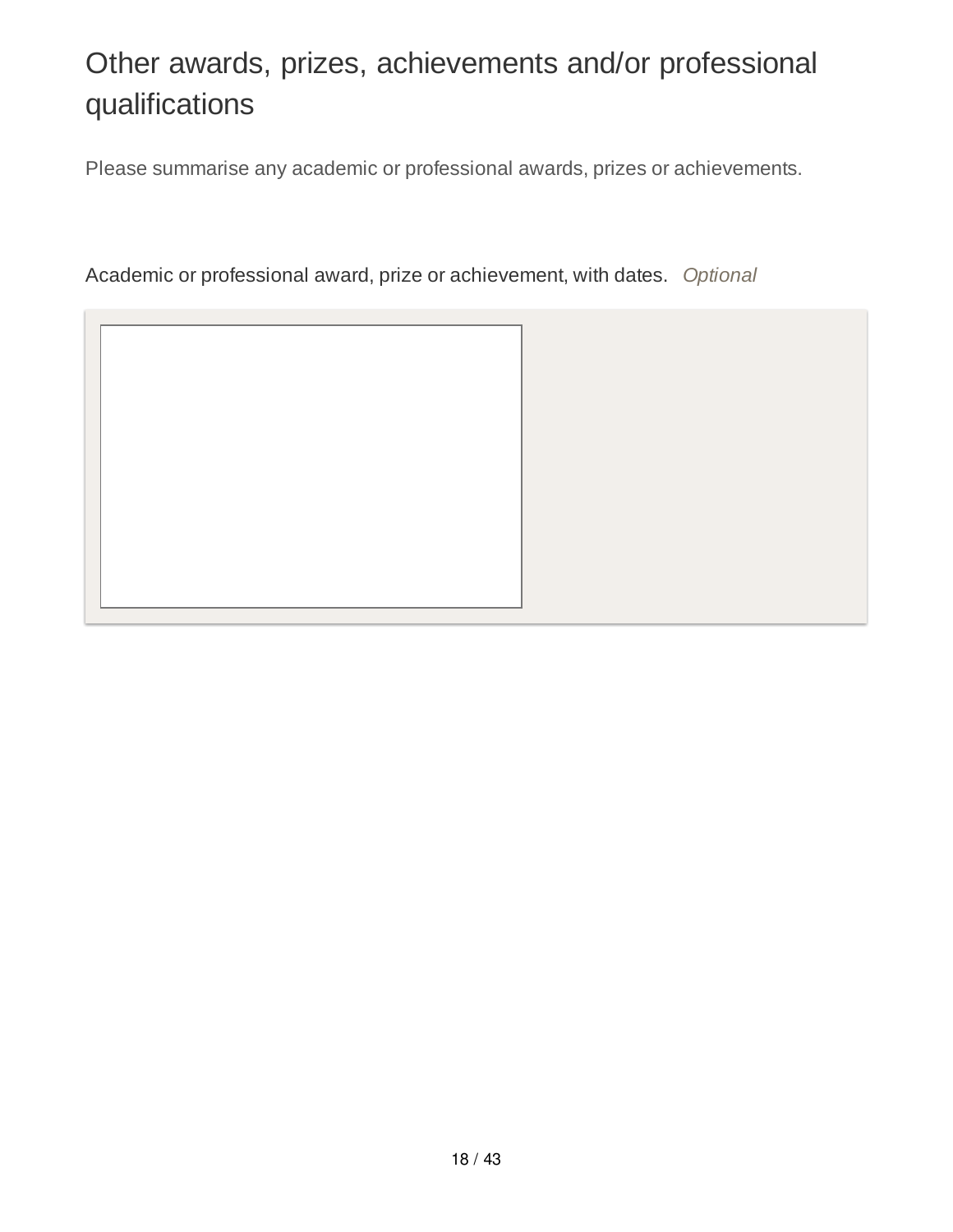### Prior Experience

Please include details of any relevant previous or current work experience that is relevant to your research project or your abilities as a researcher. Use one box per entry and mention: job title, organisation, start and finish dates (month and year), description of the role in up to three sentences.

*Example: Assistant Researcher, XYZ plc, Sept 2018-Dec 2018. I analysed customer data from across multiple countries and outlets and prepared summary reports for the senior sales team.*

Job title, organisation, start and finish dates (month and year), description of the role in up to three sentences.

Job title, organisation, start and finish dates (month and year), description of the role in up to three sentences.

Job title, organisation, start and finish dates (month and year), description of the role in up to three sentences.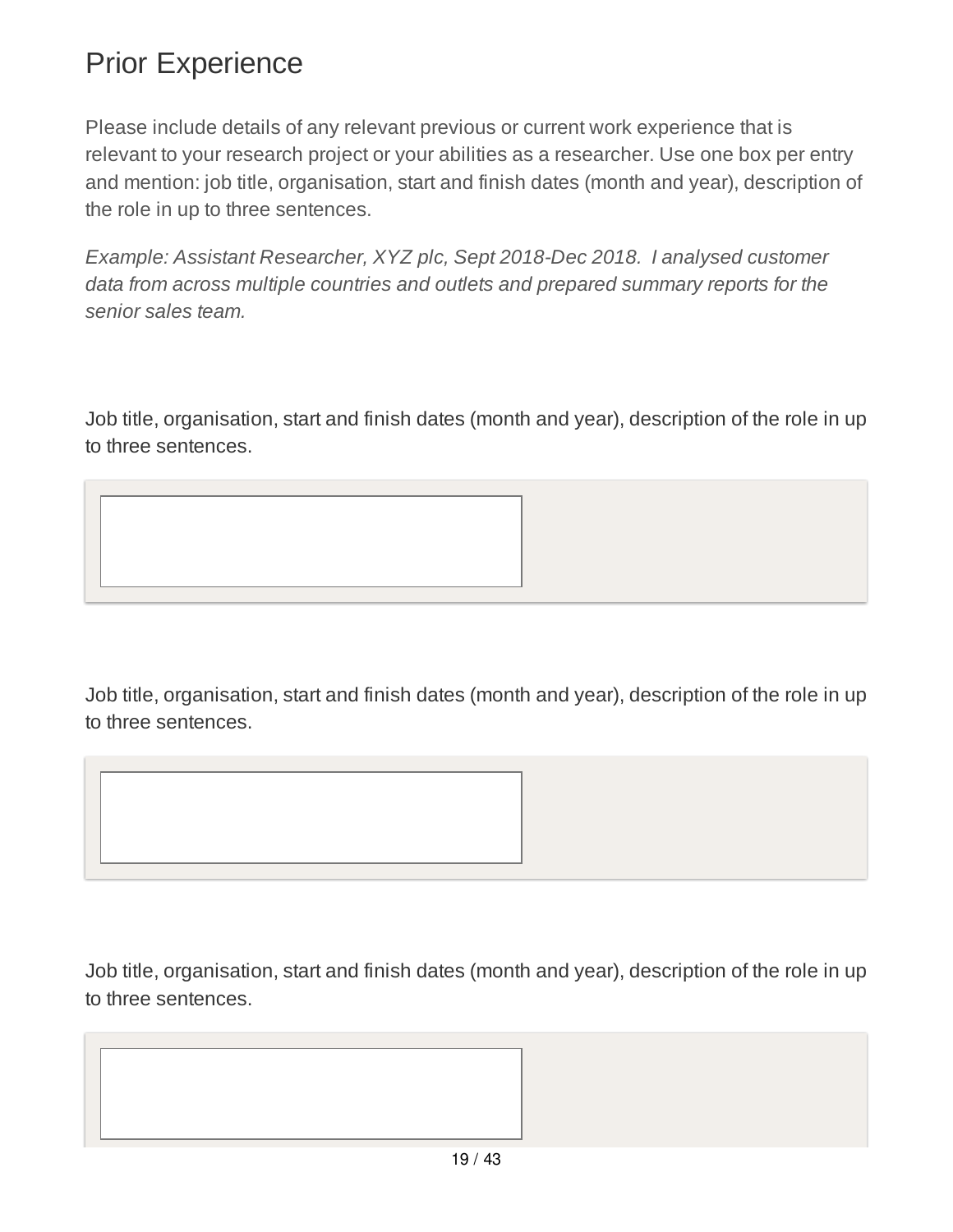Job title, organisation, start and finish dates (month and year), description of the role in up to three sentences.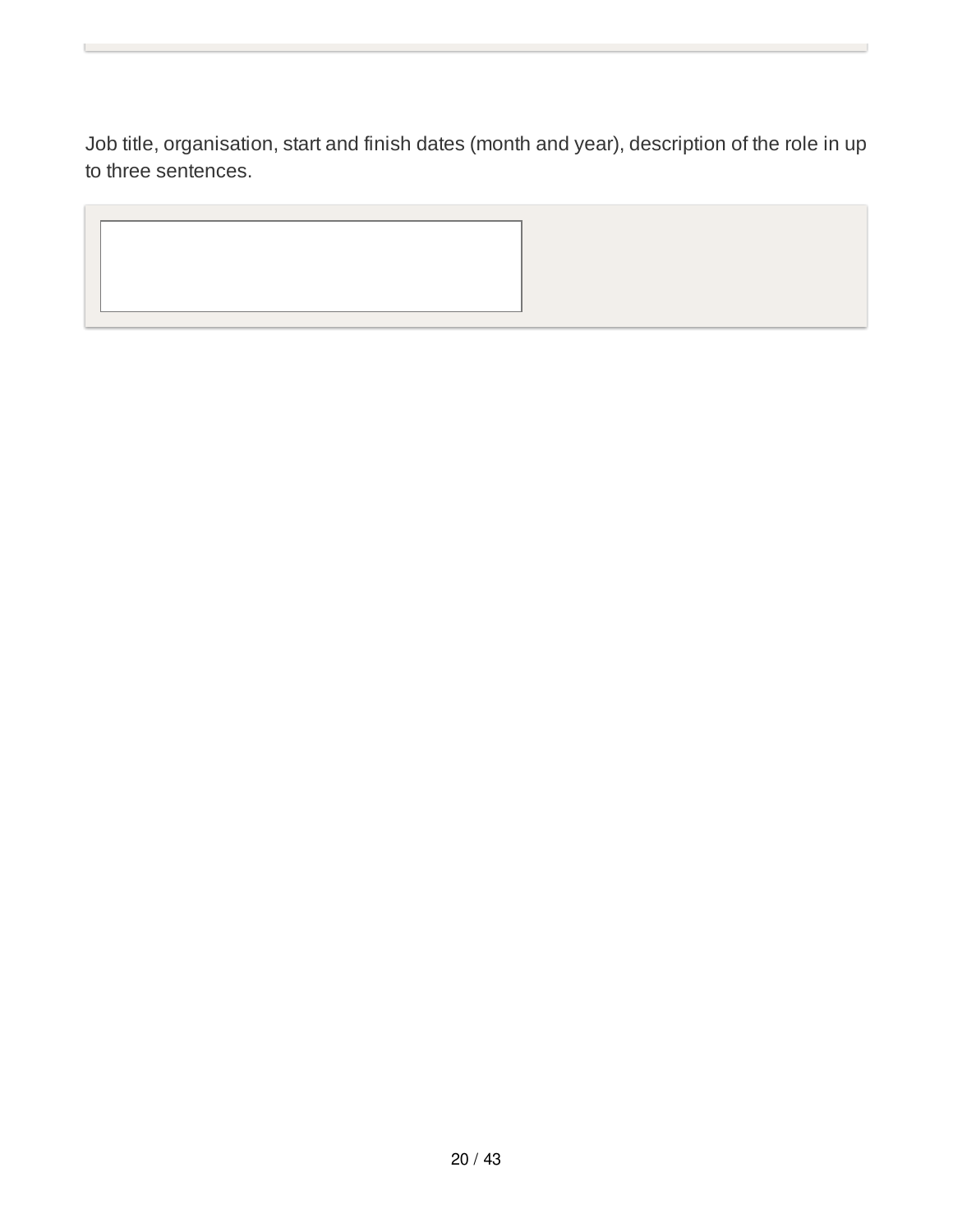#### Personal Statement

Please describe: Your reasons for applying; how the studentship relates to your career goals; how your previous study and/or experience has prepared you; why you deserve a studentship. **\*** Required

Your answer should be no more than 3000 characters long.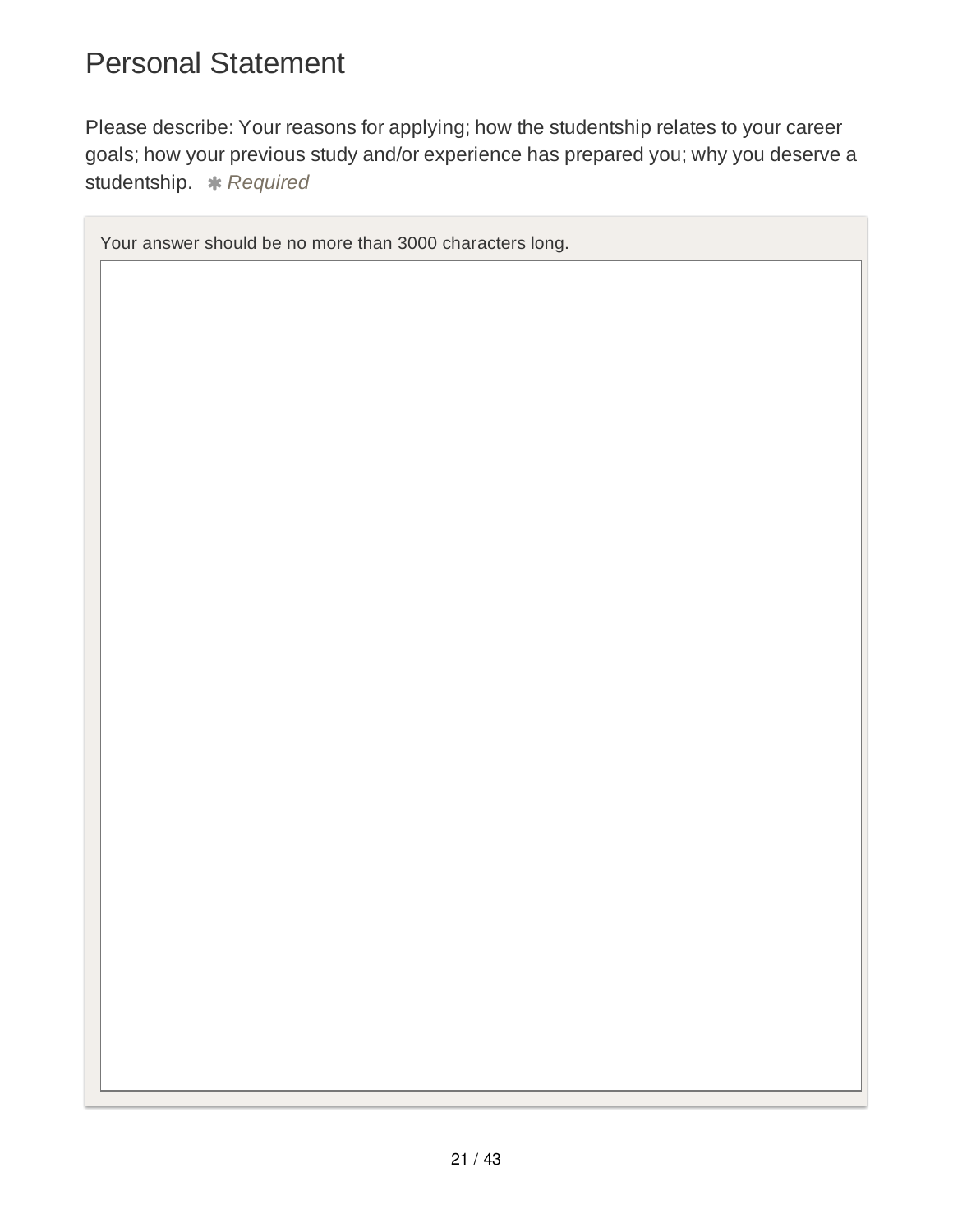### Research Council Eligibility

If you have previously received Research Council funding, or have already had a period of full-time postgraduate training, please explain what this was and why you wish to engage in further postgraduate study.

LISS DTP Thematic Pathway (1-13): Please choose the Pathway with which your research is most closely associated. You can find full Pathway descriptions on the LISS DTP website here: www.liss-dtp.ac.uk/thematic-pathways \* Required

- 1. Health Practices, Innovation & Implementation
- 2. Life Course, Psychology, & Health
- **C** 3. Health, Biopolitics & Social Inequality
- $\circ$  4. Economics, Finance & the World Economy
- 5. Work, Organisations & Business Management
- 6. Education, Mind & Society
- 7. Linguistics, Media & Culture
- 8. Urbanisation, Social Change & Urban Transformation
- 9. Political Ecology, Energy & Environmental Health
- 10. International Development, Conflict & Human Security
- 11. Global Order, Violence & Security Practice
- 12. Strategic, Regional, & Security Studies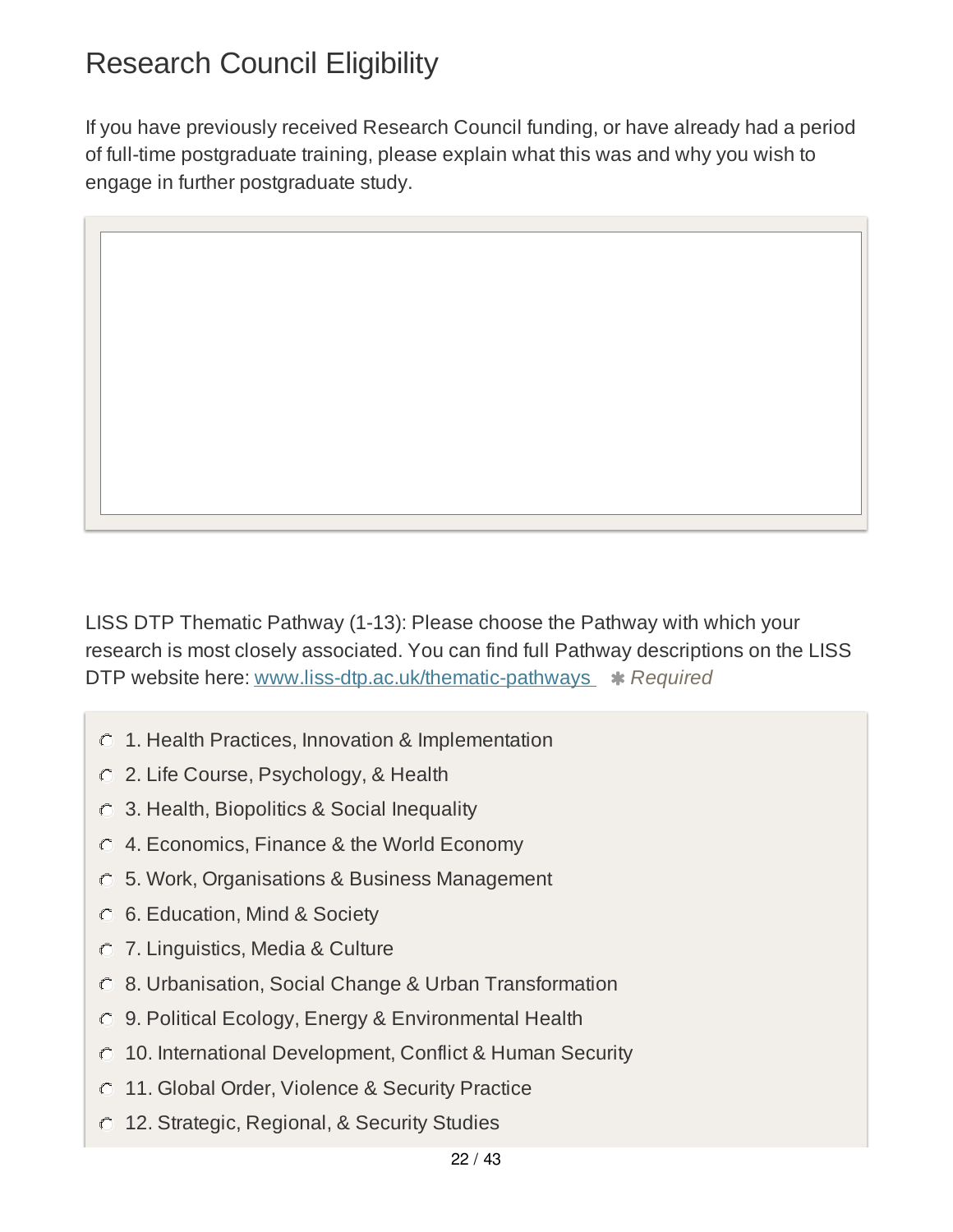ESRC Discipline Classification which best describes your research. You can see full details here: http://www.esrc.ac.uk/funding/guidance-for-applicants/is-my-researchsuitable-for-esrc-funding/discipline-classifications/ **\*** Required

- $\circ$  Demography and/or human geography
- $\circ$  Development studies (area and development studies)
- **C** Economics
- Economic history and/or social history
- **C** Education
- $\circ$  Environmental planning
- Linguistics (applied linguistics, computational/corpus linguistics, psycholinguistics, sociolinguistics, languages & linguistics)
- $\circ$  Management & business studies
- Political science & international studies
- Psychology
- Social anthropology
- $\circ$  Social policy
- C Social work
- $\circ$  Sociology (can include science & technology studies)
- Law & legal studies (including socio-legal studies)
- Tools, technologies & methods (social statistics, methods & computing)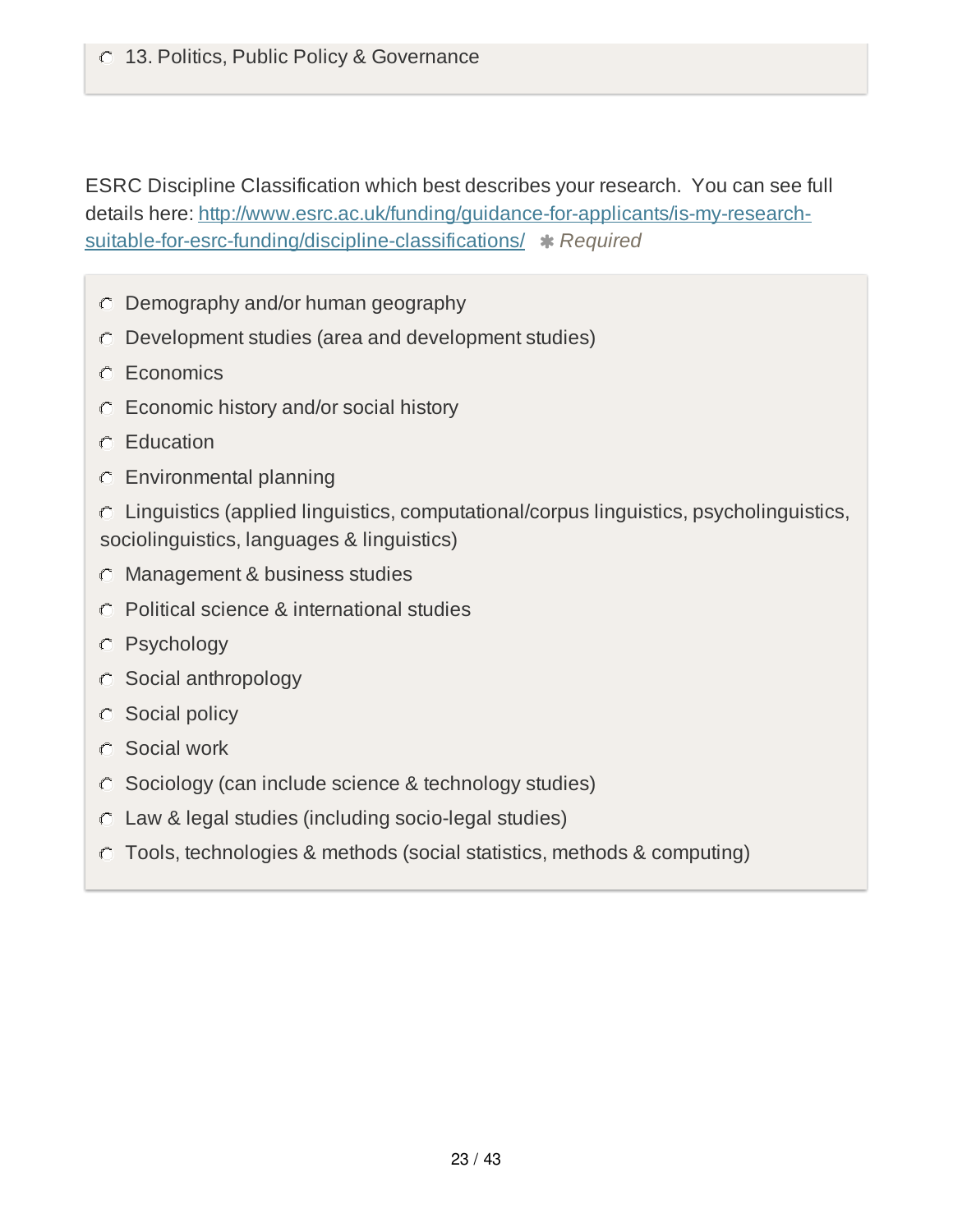# Existing Core Research Methods Training

Please confirm that you have received training in core social science research methods, either at Masters level or through work experience. \* Required

 $\circ$  I confirm that I have received core social science research methods training as specified at https://lissdtp.ac.uk/studentships/coretraining-requirements/ at Masters Level or through work experience

For further clarification on what is meant by 'core social science research methods training', see: https://lissdtp.ac.uk/studentships/core-training-requirements/ If you have not already acquired at least 75% of the listed core research methods training by either of the means mentioned above you should not proceed with this application but apply for a 1+3 studentship instead.

Please provide details of all the **social theory perspectives** training that you received during postgraduate study or through work experience in the box below. Please provide module names/topics covered/number of course hours in the case of formal training. Please answer 'none' in this field if you do not have this kind of training/experience.

Please provide details of all the **qualitative methods** training that you received during postgraduate study or through work experience in the box below. Please provide module names/topics covered/number of course hours in the case of formal training. Please answer 'none' in this field if you do not have this kind of training/experience.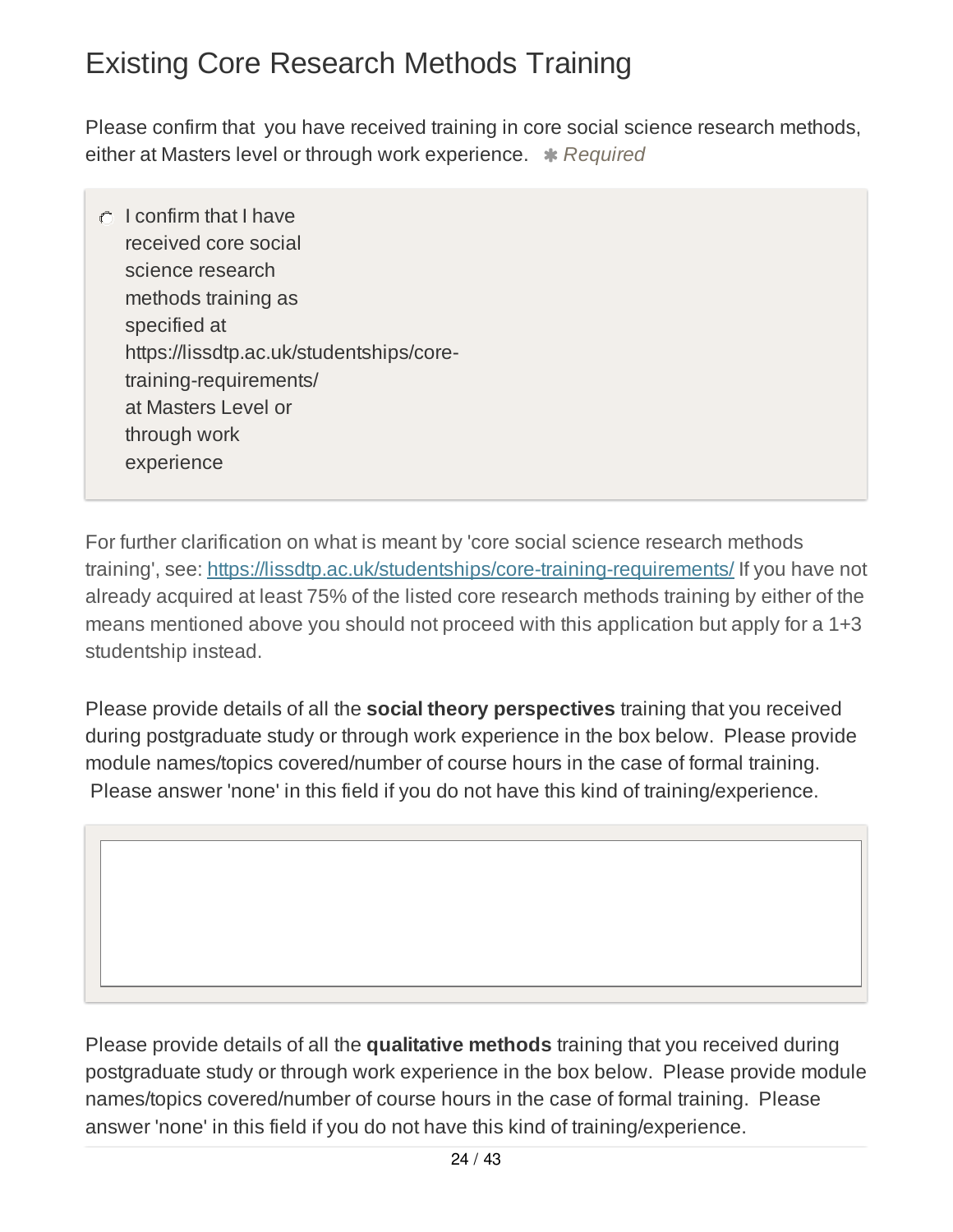Please provide details of all the **quantitative research methods** training that you received through postgraduate study or through work experience in the box below. Please provide module names/topics covered/number of course hours in the case of formal training. Please answer 'none' in this field if you do not have this kind of training/experience.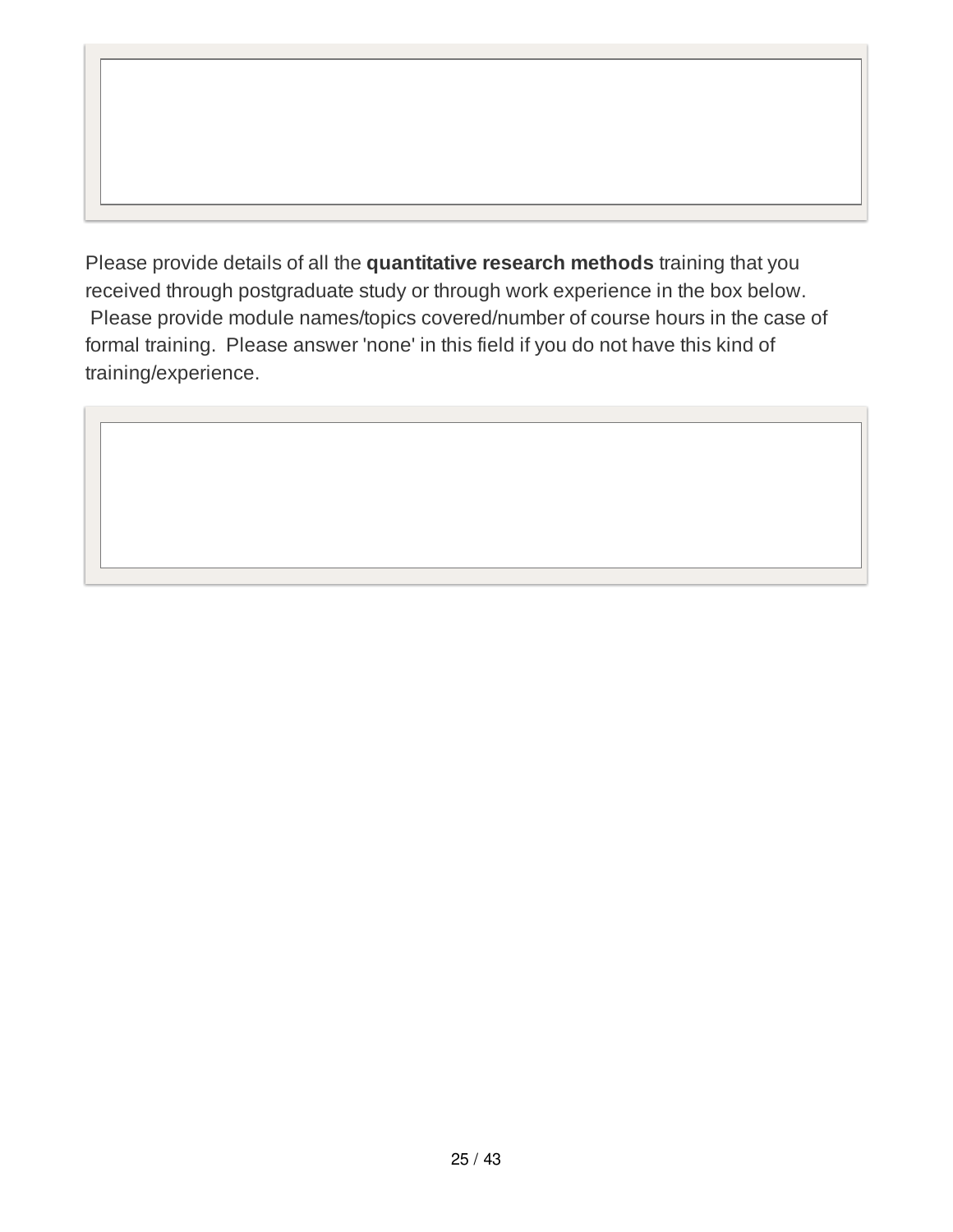### Potential for collaboration with non-academic organisations

If you think that your research could be relevant beyond higher education, please describe the ways in which it might engage with non-academic organisations. You may leave this section blank if you have not yet had a chance to consider external collaboration, or do not believe this to be applicable to your proposed research (*max 1500 characters)*

Your answer should be no more than 1500 characters long.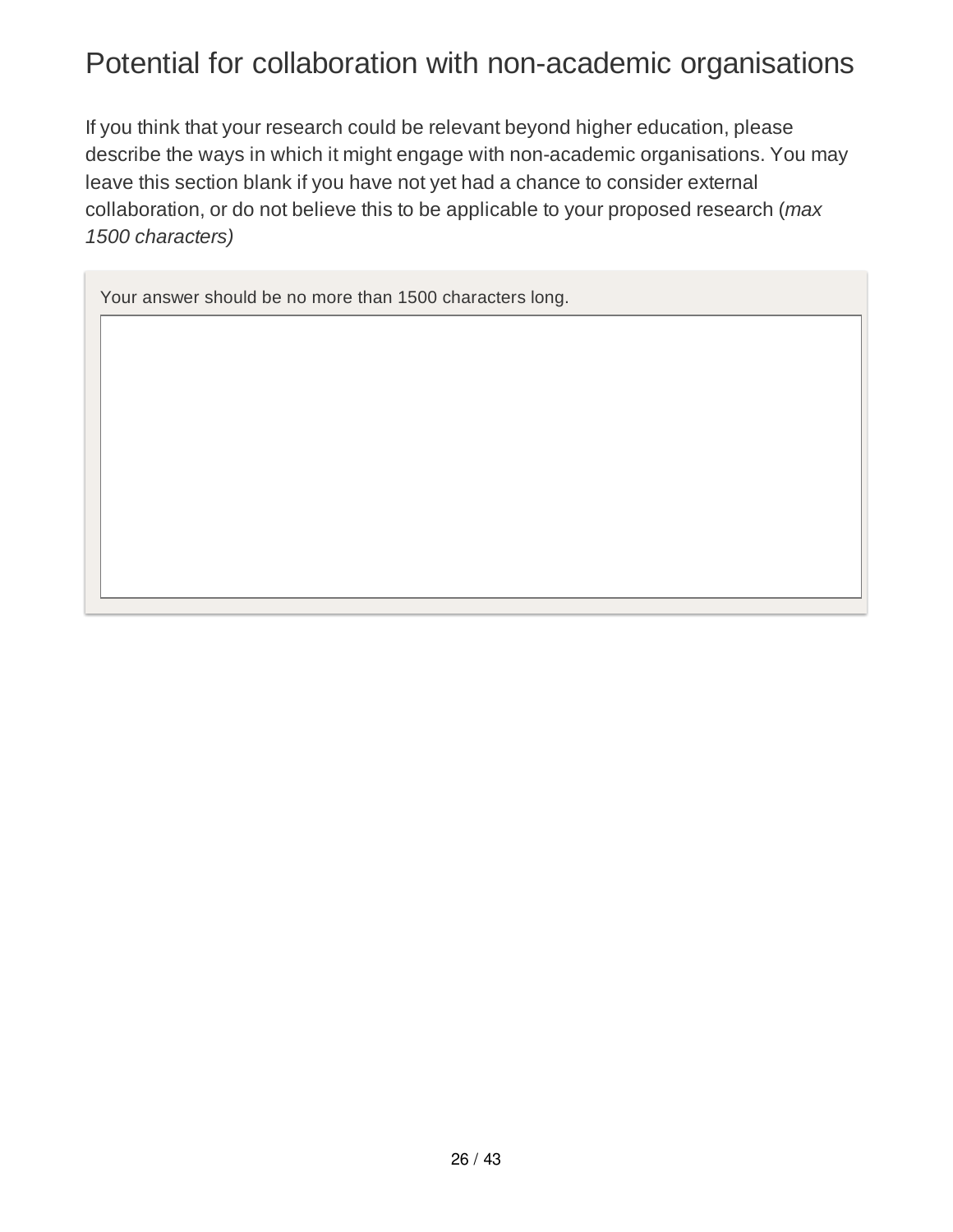# Advanced Quantitative Methods Training

AQM research goes beyond applying descriptive statistics and other basic generic (eg simple regression) and subject specific methods. The expectation for an AQM award is that the analysis will use quantitative methods that extend beyond the standard elements of quantitative research. The following is a non-exhaustive list of methods that could be considered AQM:

- multi-variate analysis using advanced regression techniques including for example tobit, multinomial, proportional hazards regression, Heckman selection models etc
- multi-levelling modelling (equivalent to a random effects panel model)
- latent variable models, latent trait analysis
- structural equation modelling, path analysis
- factor analysis, components analysis, longitudinal or panel analysis, including fixed effects and random effects panel models, event history, duration modelling, survival analysis/hazard modelling (proportional hazards models)
- statistical techniques including for example weighting, imputation, complex sampling, bootstrapping, Bayesian MCMC estimation
- identification strategies for causal effects such as instrumental variable approaches, propensity score matching, regression discontinuity
- experimental approaches
- calibration and modelling techniques to do counterfactual analysis and test structural models.
- vector autoregressive modelling.
- simulation
- item response theory
- meta-analysis
- Markov switching models
- smooth transition autoregressive (STAR) and threshold autoregressive (TAR) models
- DSGE models

Will your research use quantitative methods that are regarded as advanced within your subject specialism? \* Required

#### **El** More info

|  | n Yes |  | $\circ$ No |
|--|-------|--|------------|
|--|-------|--|------------|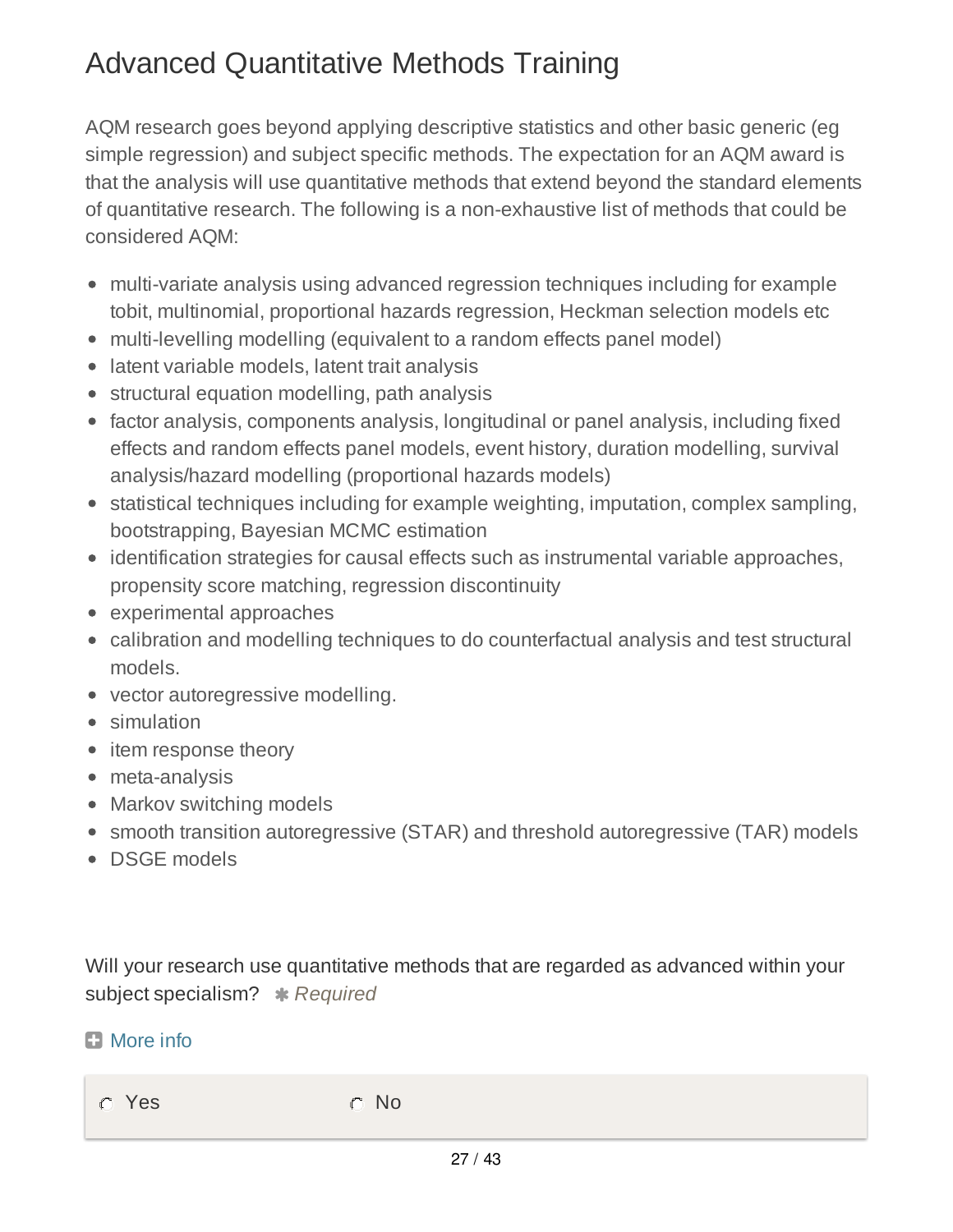If 'yes', please identify the methods and their contribution to your project (max 700 characters).

Your answer should be no more than 700 characters long.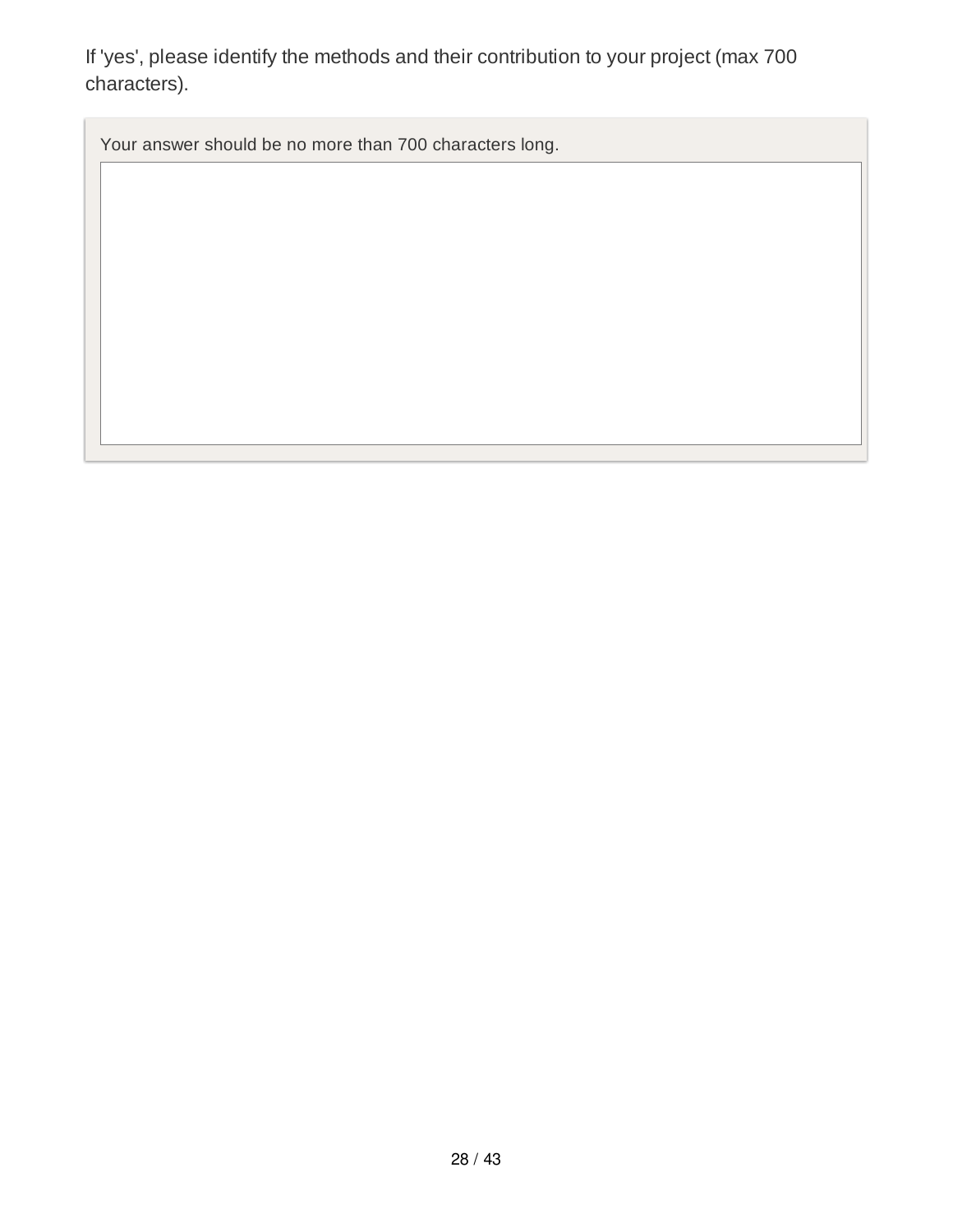### Linguistic Proficiency

Will your research require proficiency in another language? \* Required

C Yes C No

If yes, please state what the language is, outline your existing competency and identify any training needs (max 700 characters). Please also read the ESRC's language groupings in Annex 2 of their Funding Guide- http://www.esrc.ac.uk/files/skills-andcareers/studentships/postgraduate-funding-guide/ - and identify the grouping into which your language fits.

Your answer should be no more than 700 characters long.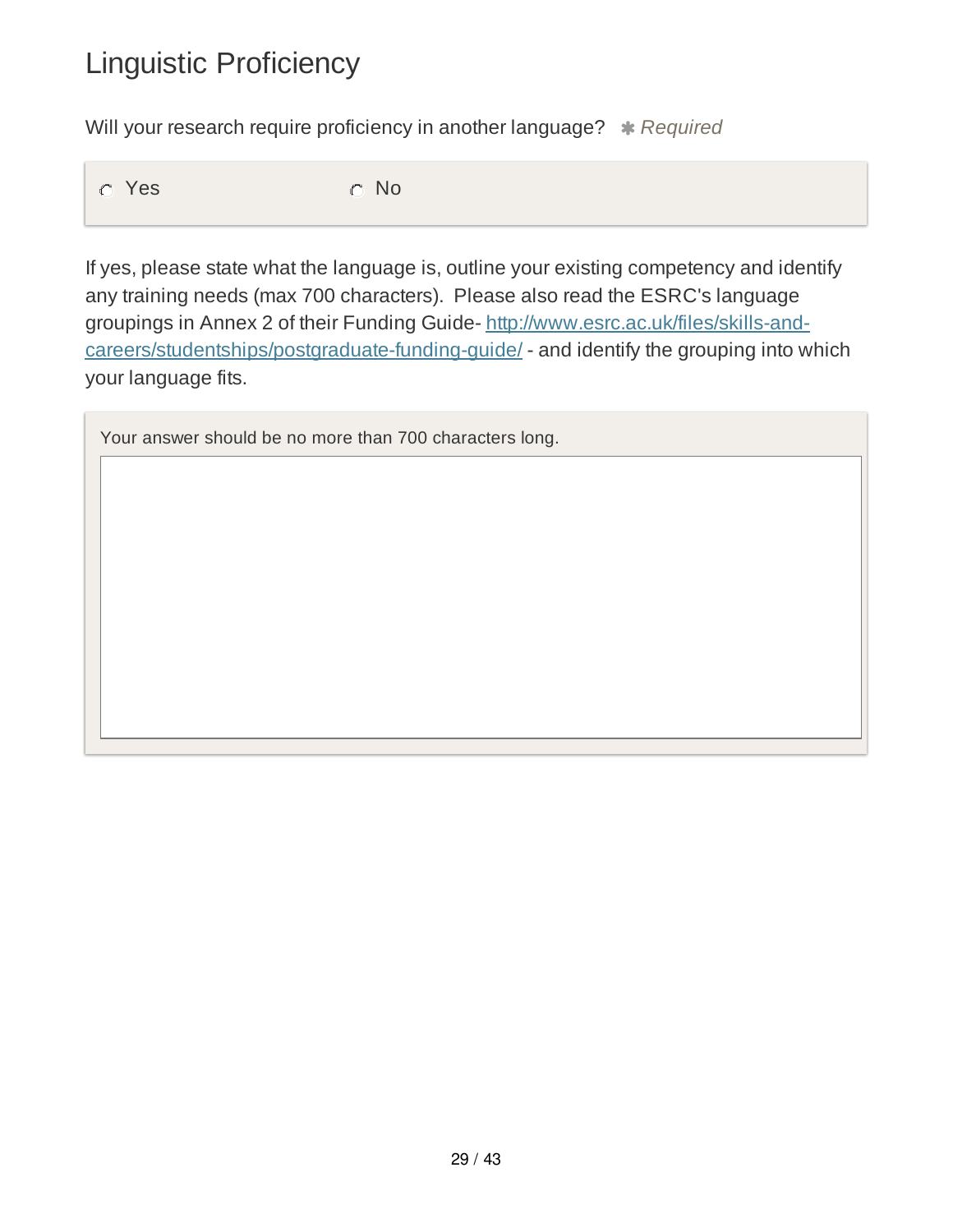#### Overseas Fieldwork

Will your research likely involve international travel (outside the UK) for fieldwork?  $*$ *Required*

C Yes C No

If yes, please outline where you will likely undertake fieldwork and for how long. *We understand at this point this may be only indicative*. *(max 1500 characters)* Please also confirm whether you are eligible for a visa to travel to this country and how your research plan would be amended if international travel were not possible.

**El** More info

Your answer should be no more than 1500 characters long.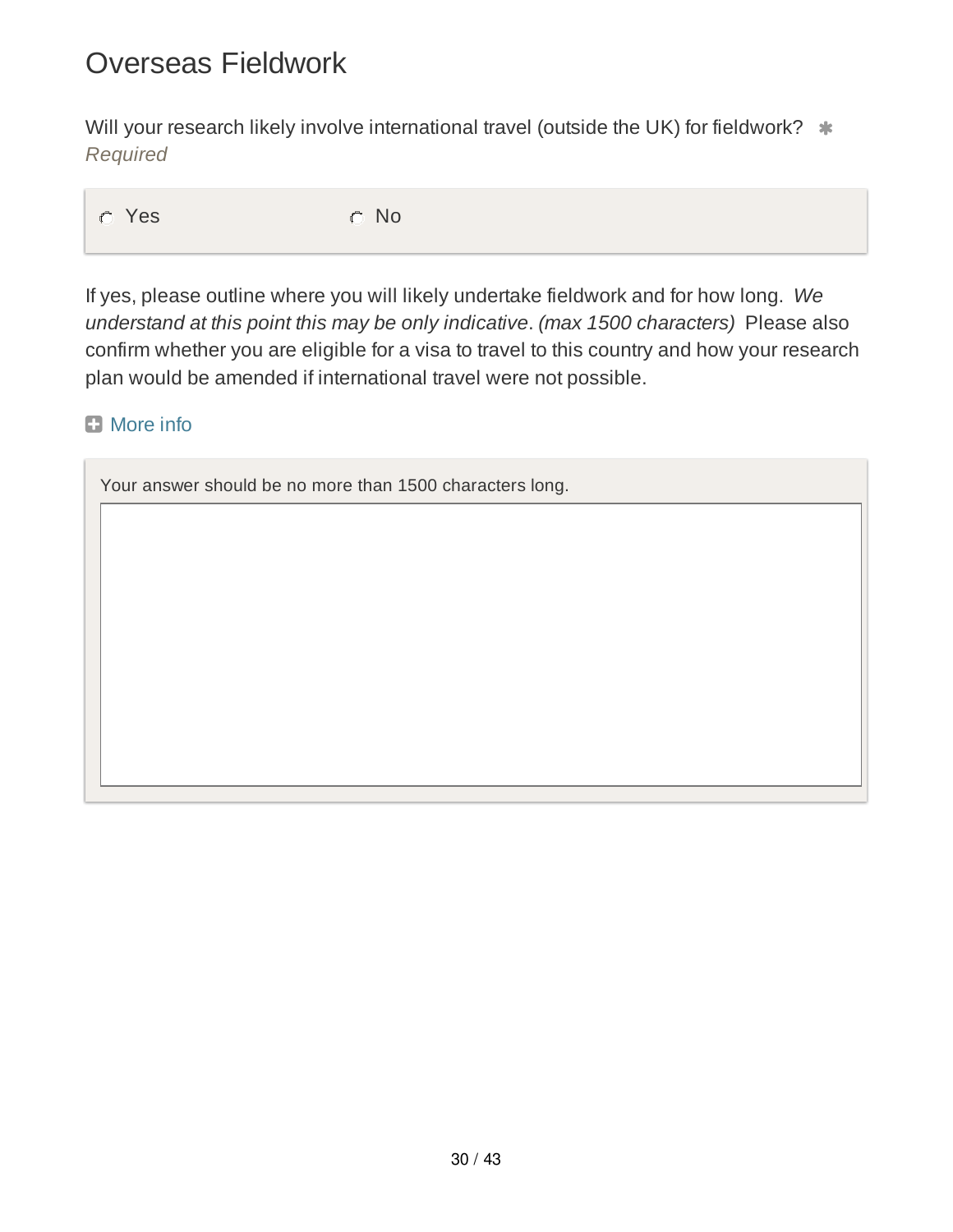### Interdisciplinarity

Interdisciplinarity can be interpreted as the use of more than one discipline across broad categories of knowledge such as: natural and social sciences, engineering/physical sciences and social science, computing science and social science, medical and social sciences, arts & humanities and social science etc.

If your project involves an interdisciplinary approach, please describe this (max 1500 characters).

**El** More info

Your answer should be no more than 1500 characters long.

If you are applying through a LISS DTP university to another Doctoral Training Partnership funded by one of the other (non-ESRC) UKRI Research Councils, (for example the AHRC, BBSRC or NERC), please say which Research Council and DTP. This information will not prejudice your LISS DTP application in any way, but if you are successful it will enable us to explore joint-funding arrangements with another DTP.

**D** More info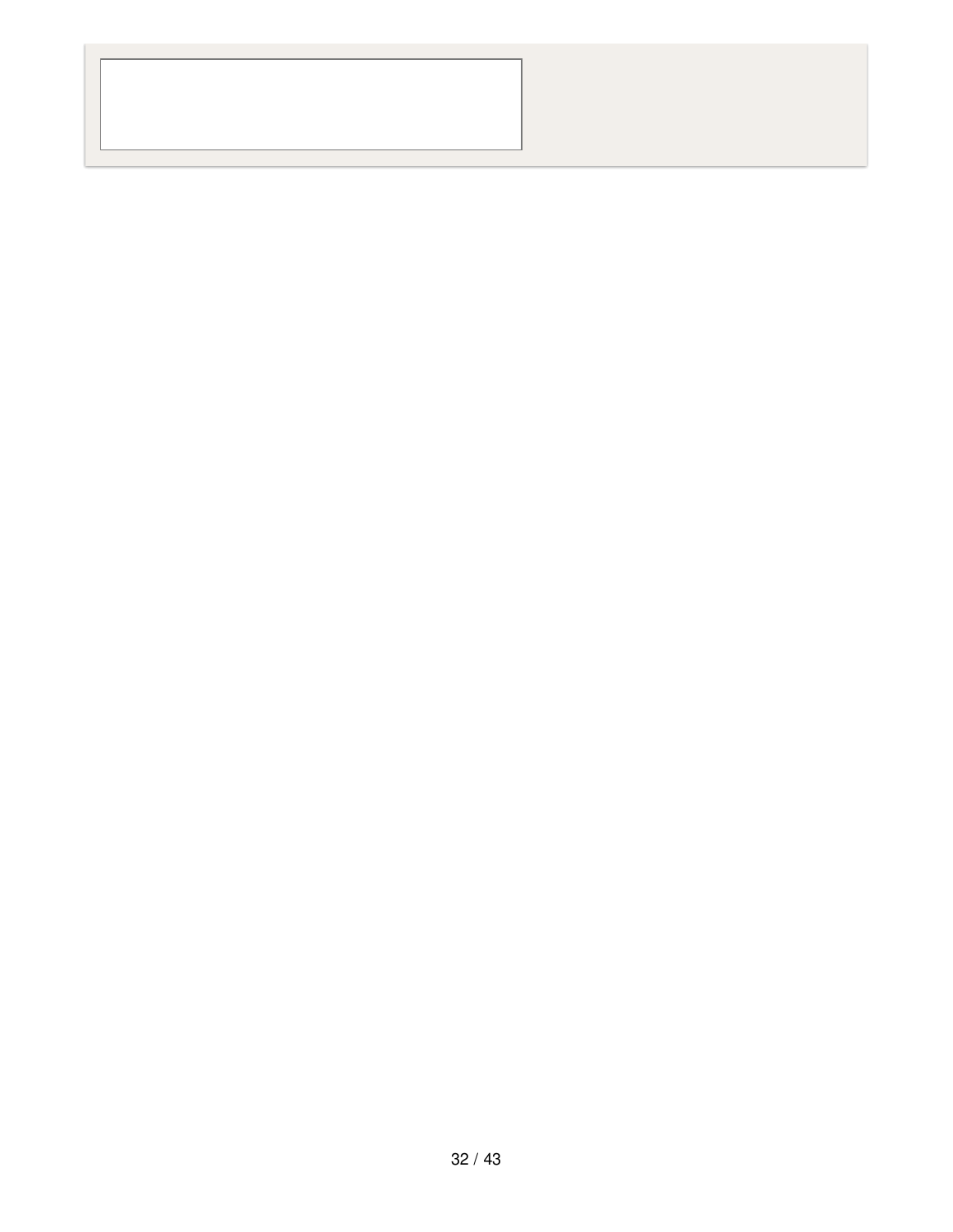### **Declaration**

- **I understand that if all the information below is not submitted by the deadline of 29 January 2021 17:00 GMT my application for funding will not be considered.**
- 1. This LISS DTP Studentship application form.
- 2. A statement of support from my supervisor on the online form on our **Studentships** webpage
- 3. A reference from someone other than my supervisor emailed to lissapplications@kcl.ac.uk
- 4. My academic transcripts emailed to lissapplications@kcl.ac.uk
- I have submitted an online admissions application for my proposed institution
- I confirm that the information I have provided is complete and accurate to the best of my knowledge at this date.
- I have read and I acknowledge the the UKRI Guidance October 2020 on eligibility.
- I have read and I acknowledge the UKRI Training Grant Terms and Conditions and the ESRC Postgraduate Funding Guide which can be found here.
- I understand that any award given is conditional on the proposal receiving any necessary ethical approval from the University to which I have applied.
- I understand that I am not guaranteed to receive funding for the research resources I am currently planning to use.
- I understand that if I am an International student, any ESRC award will not cover the full International fee charged by my institution.
- I authorise the LISS DTP to disclose to the UKRI and other LISS institutions any information that is relevant to my application.
- I consent to LISS DTP using the email address I have supplied to send me information.
- I consent to LISS DTP, UKRI and my University publishing information drawn from this application on their websites about myself, my research project and my supervisors if I am awarded a studentship.
- I agree that LISS DTP and its member institutions can process my information and keep a copy of my application to collect statistics and detect and prevent fraud. The Data Protection Act allows you to ask us for a copy of all the information we have about your application.

Please indicate your agreement to the above. \* Required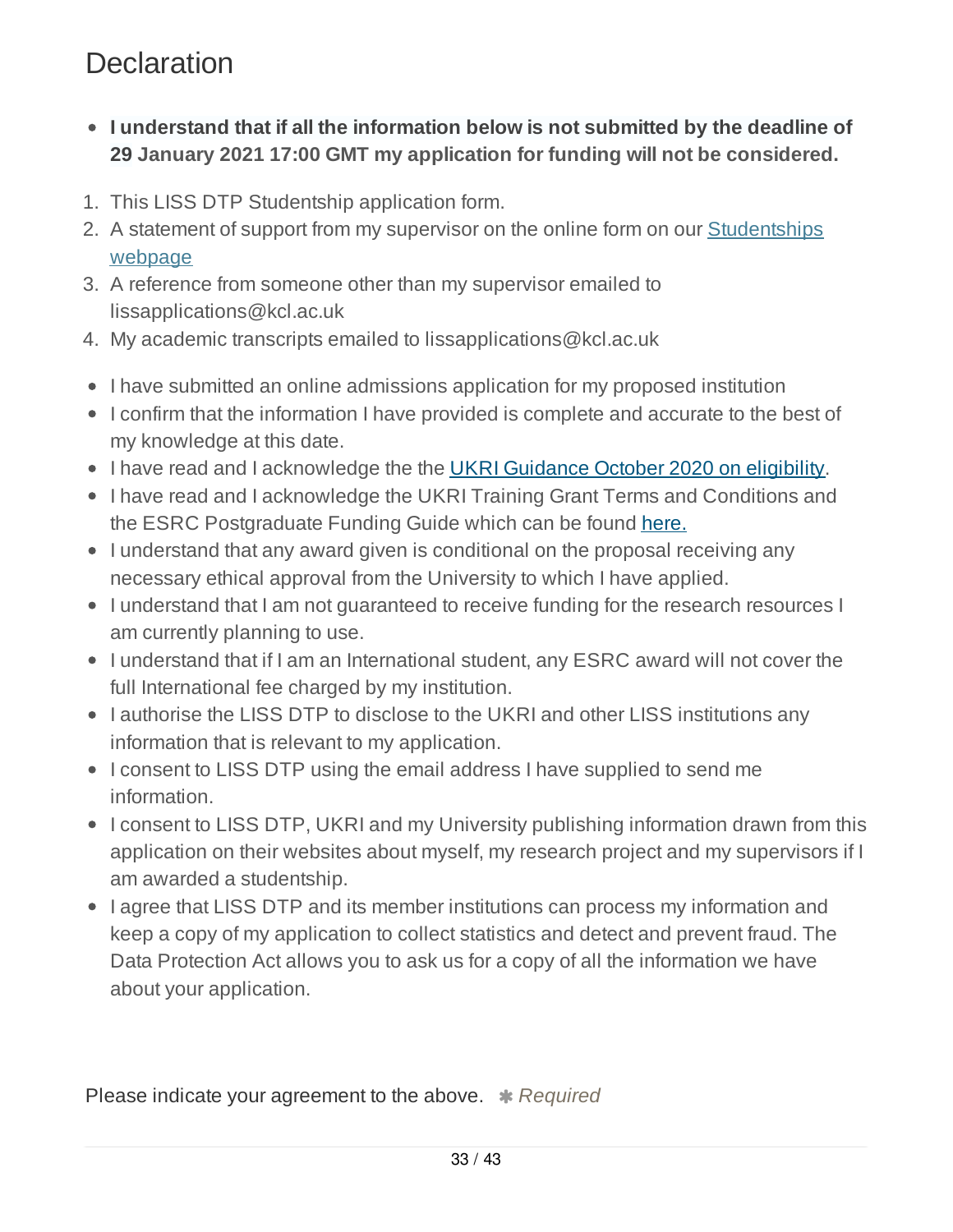#### By submitting this form I agree to the above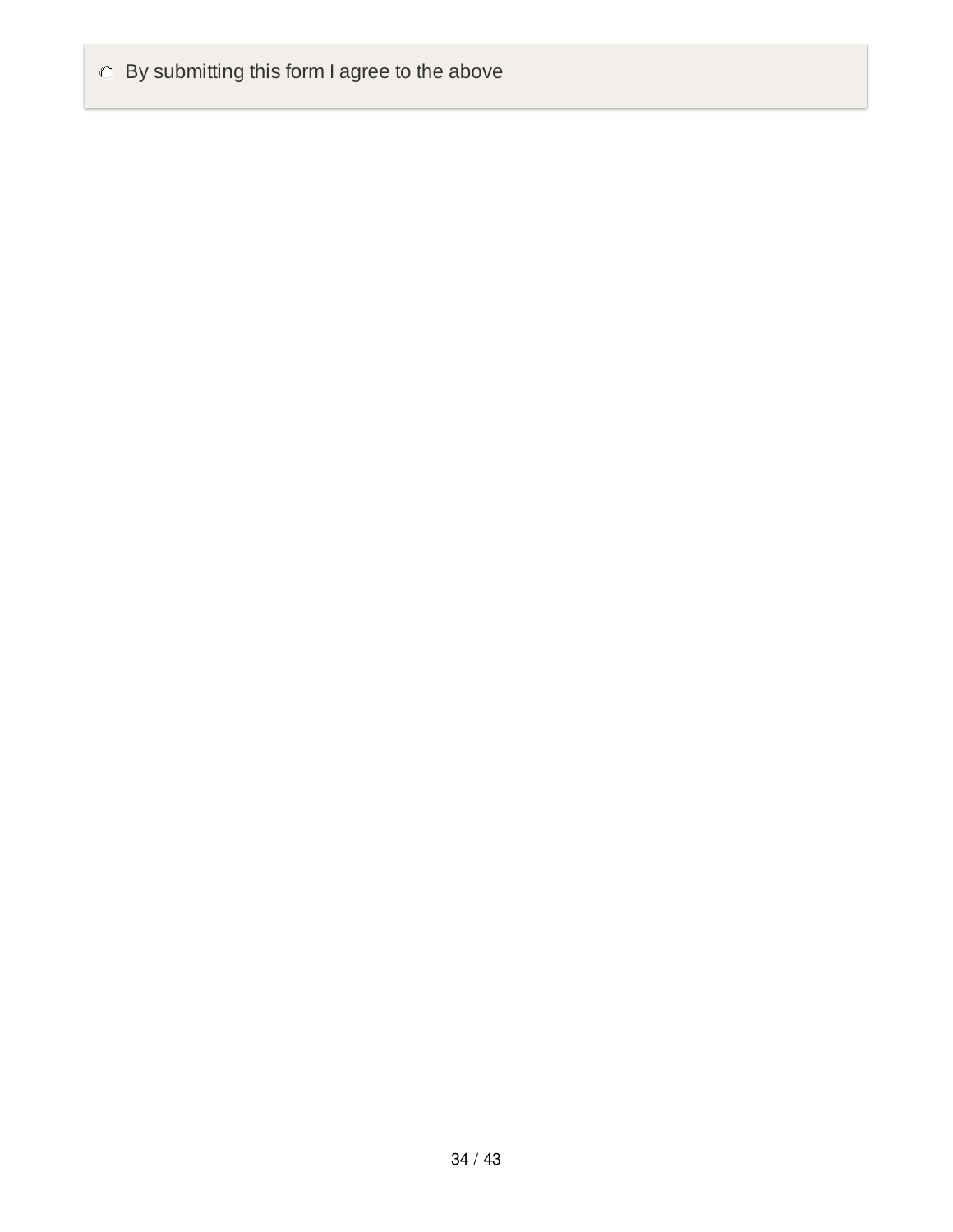#### Next steps

The next step is to ask your supervisor to submit the form to make a statement supporting your application.

You or your referee should email your reference to lissapplications@kcl.ac.uk with the following in the subject line: applicant name\_referee name\_reference

You should email your academic transcripts to lissapplications@kcl.ac.uk with the following in the subject line: applicant name\_transcripts

You should also complete your admissions application to the university of your choice.

These steps must be completed by **17:00 GMT** on **Friday 29 January 2021.** Reminders will not be issued

Please contact liss-dtp@kcl.ac.uk if you have any questions about the form or any part of this application process that are not covered by the guidance here or on the LISS web pages.

*You will now be taken to the Equality & Diversity section of this application. You must complete this section in order to submit your application, but you are offered the opportunity to 'opt out' of answering each question and all answers to these questions will be kept anonymous and are not shared with reviewers.*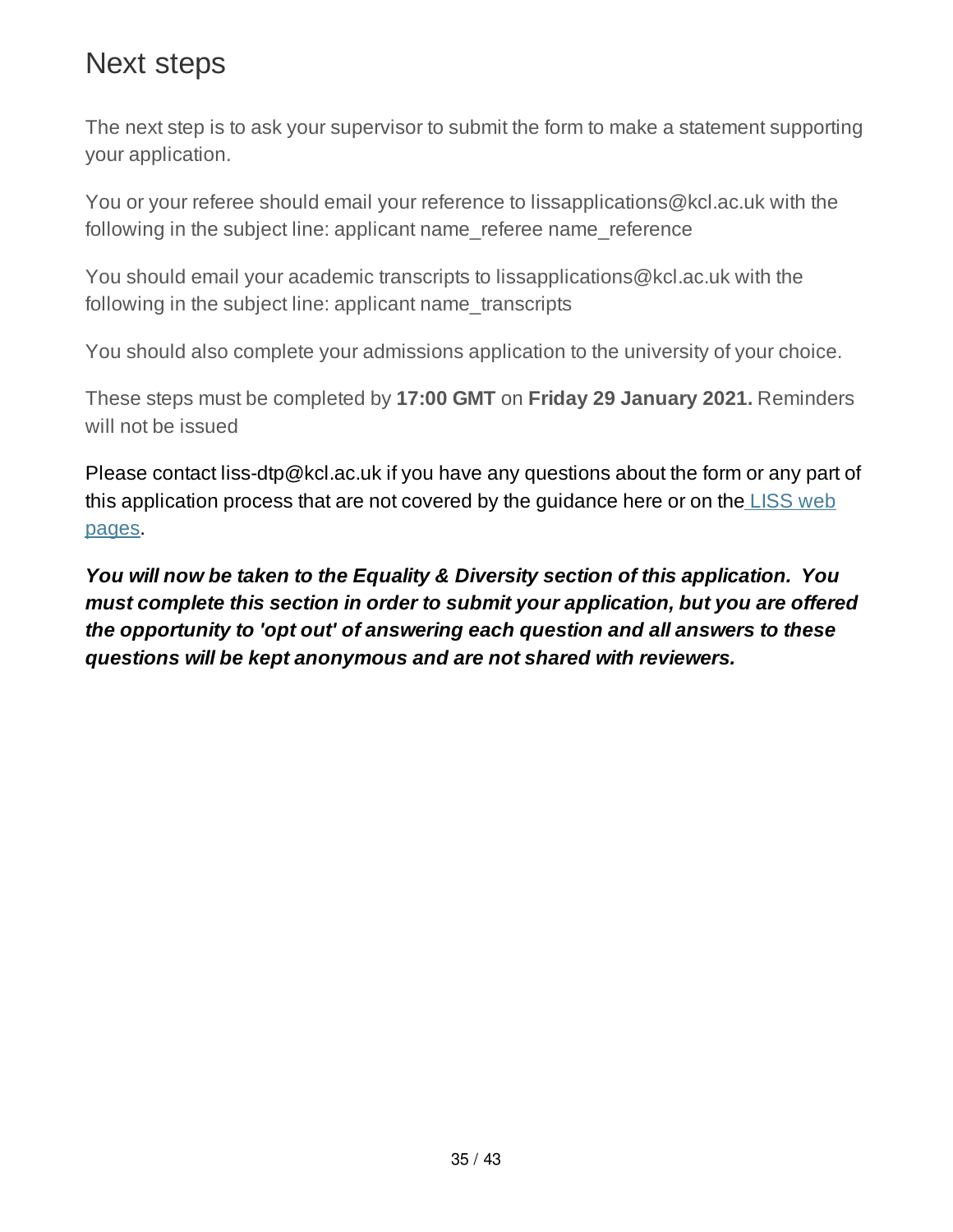### Diversity Monitoring Form

LISS DTP and the ESRC are committed to equality of opportunity in our studentship selection processes. In order to evaluate our progress, we need to collect monitoring data.

The information you supply on this form will be kept confidential. The monitoring portion of this form will not be sent to reviewing panel members.

Please note: each question has the option to opt out of giving an answer.

Please say which age range applies to you.  $*$  Required

| $\subset$ | $0 - 24$  |
|-----------|-----------|
| $\subset$ | $25 - 29$ |
| $\hat{C}$ | $30 - 34$ |
| $\subset$ | $35 - 39$ |
| $\subset$ | $40 - 44$ |
| $\hat{C}$ | 45 - 49   |
| $\subset$ | $50 - 54$ |
| $\subset$ | $55 - 59$ |
| $\subset$ | $60 - 64$ |
| $\hat{C}$ | $65 +$    |

 $\circ$  Prefer not to say

What is your gender? **\*** Required

| $\subset$ | Man |
|-----------|-----|
|           |     |

- Non-binary
- Woman
- Other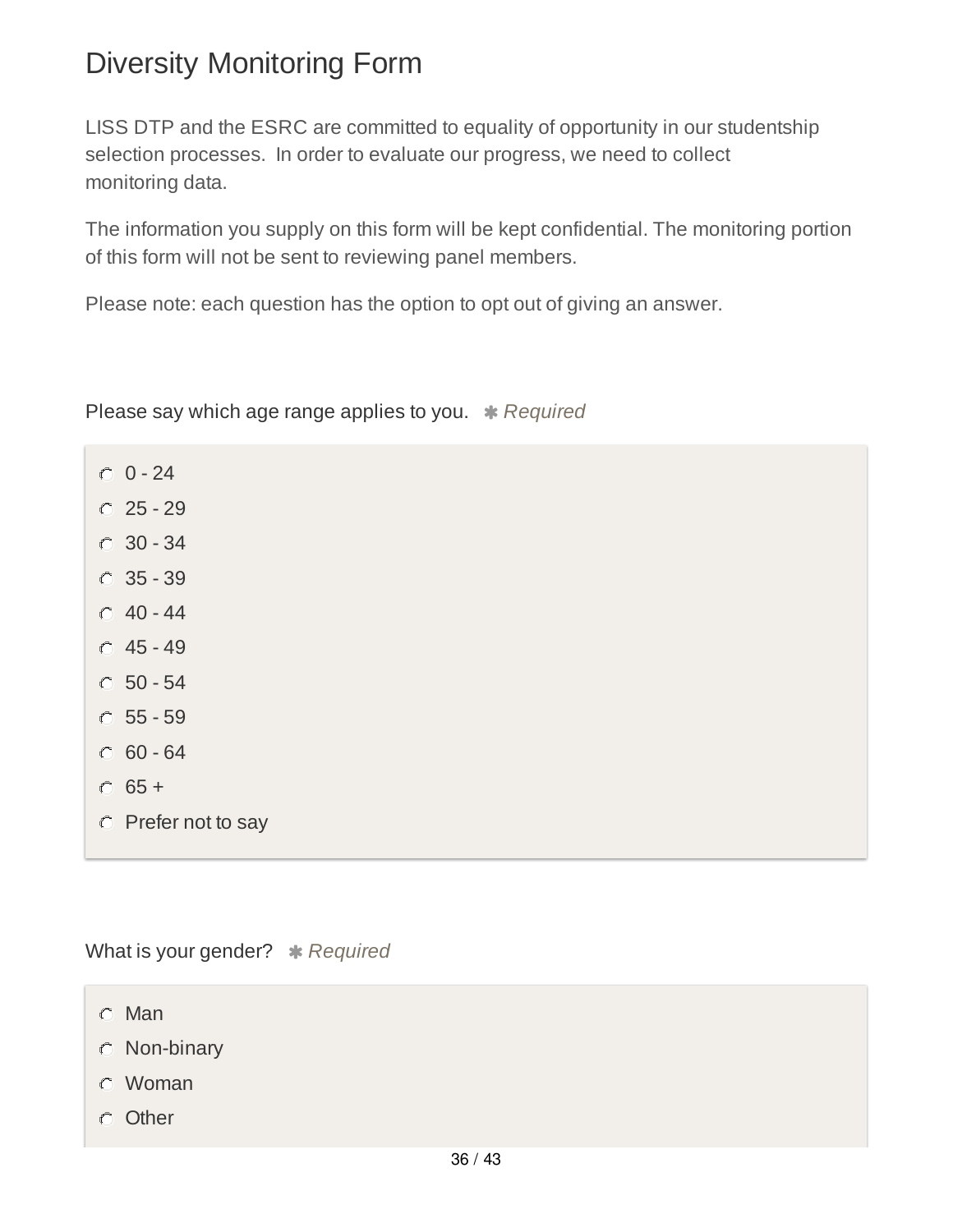Are you trans or do you have a trans history?  $*$  Required

- Yes
- C No
- I don't know
- $\circ$  I prefer not to say

Please select your sexual orientation \* Required

- $\Gamma$  Asexual
- Bi/Bisexual
- $\Box$  Gay/ lesbian
- $\Box$  Heterosexual / straight
- Queer
- Other
- $\Box$  Prefer not to say

Do you have any caring responsibilities? Tick all which apply. \* Required

- $\Gamma$  None
- $\Box$  Primary carer of a child or children (under 18 years)
- $\Box$  Primary carer of a disabled child or children
- $\Box$  Primary carer or assistant for a disabled adult (18 years and over)
- $\Box$  Primary carer or assistant for an older person or people (65 years and over)
- $\Box$  Secondary carer (another person carries out the main caring role)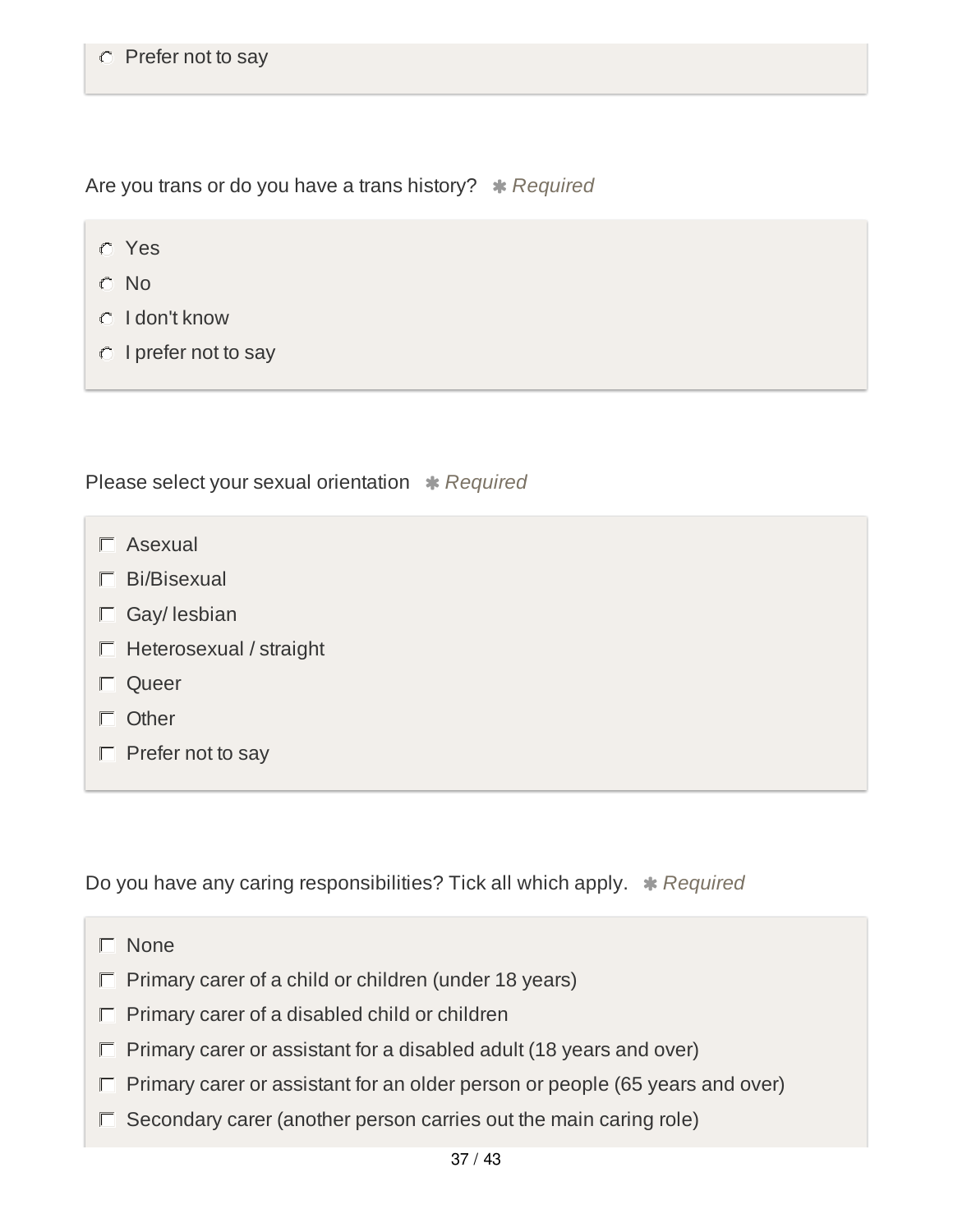#### **Ethnicity**

The questions about ethnic group refer to the group to which you perceive yourself to belong.

#### Asian

- **C** Bangladeshi British
- C Chinese British
- $\circ$  Indian British
- Pakistani British
- Other British Asian background
- **C** Bangladeshi
- C Chinese
- $O$  Indian
- Pakistani
- Other Asian background

#### **Black**

- African British
- Caribbean British
- Other Black British background
- C African
- Caribbean
- Other Black background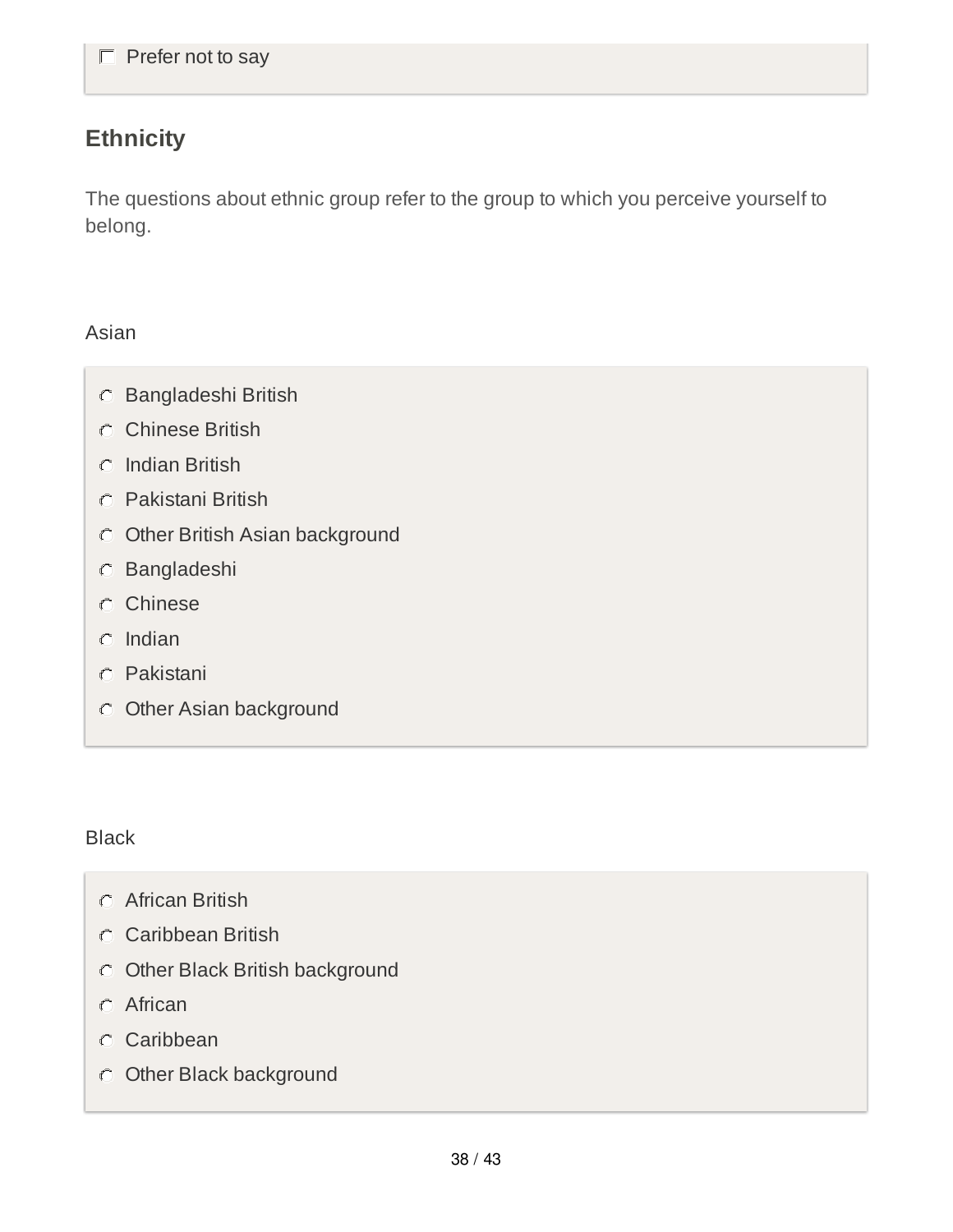**White** 

English, Scottish, Welsh, Northern Irish or British

 $C$  Irish

- Gypsy or Traveller
- Polish
- Other White background

Mixed

 $\circ$  Mixed or multiple ethnic background

Other ethnic group

 $\circ$  Other ethnic group

Prefer not to say

I would prefer not to specify my ethnicity

#### **Disability**

The Equality Act 2010 defines a disabled person as someone who has a physical or mental impairment which has a substantial and long-term adverse affect on their ability to carry out normal day-to-day activities. 'Substantial is defined by the Act as 'more than minor or trivial'. An impairment is considered to have a long term effect if: it has lasted for at least 12 months, it is likely to last for at least 12 months, or it is likely to last for the rest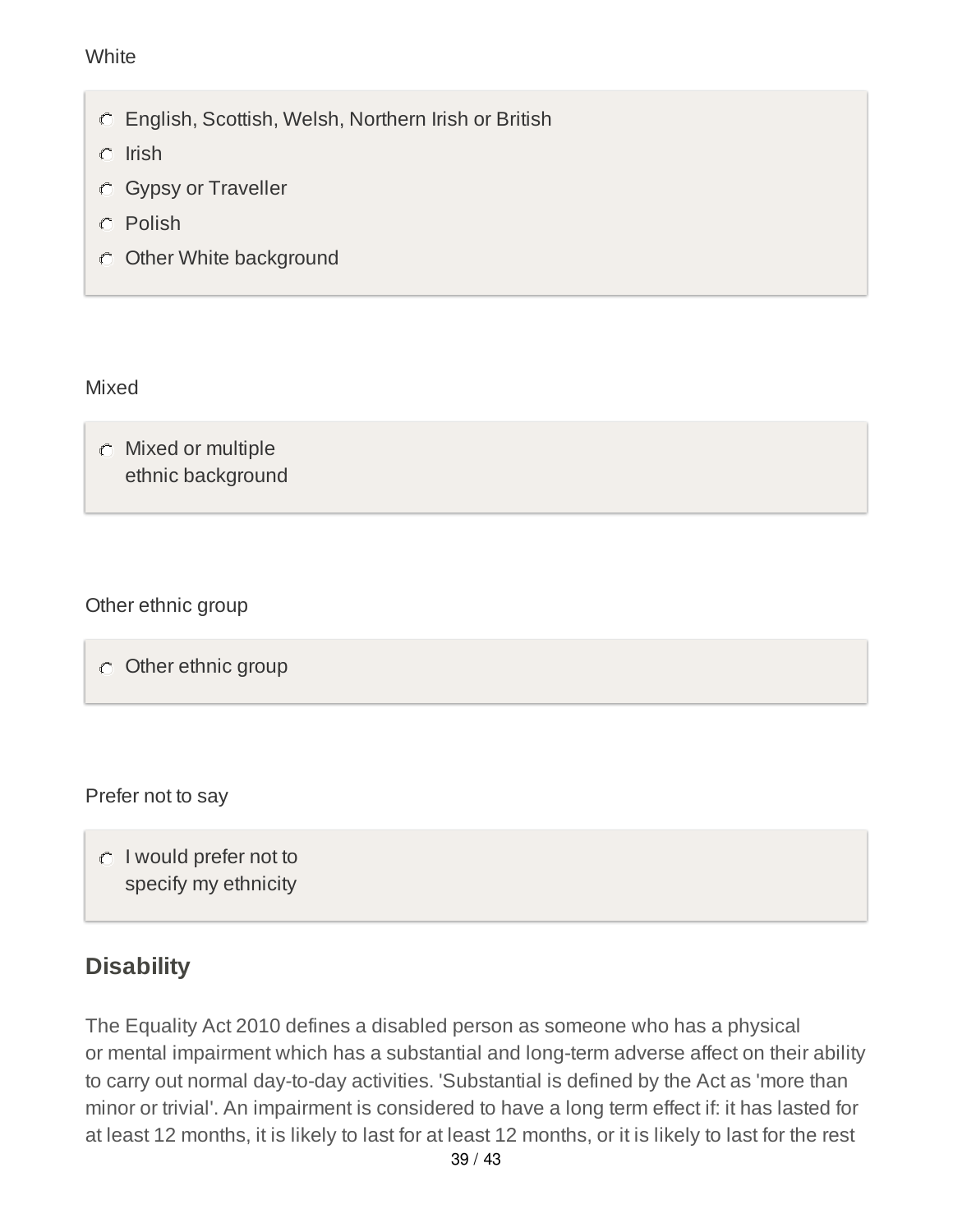of the life of the person.

The use of 'D/deaf' incorporates those who identify as audiologically deaf and those who are deaf and identify as part of a social and cultural community of deaf people.

Do you consider yourself to be disabled? \* Required

 $\Gamma$  No known impairment, health condition or learning difference

 $\Box$  A long standing illness or health condition such as cancer, HIV, diabetes, chronic heart disease, or epilepsy

 $\Box$  A mental health difficulty, such as depression, schizophrenia or anxiety disorder

 $\Box$  A physical impairment or mobility issues, such as difficulty using your arms or using a wheelchair or crutches

 $\Gamma$  A social/communication impairment such as a speech and language impairment or Asperger's syndrome/other autistic spectrum disorder

- $\Box$  A specific learning difficulty such as dyslexia, dyspraxia or AD(H)D
- $\Box$  Blind or have a visual impairment uncorrected by glasses
- $\Box$  D/deaf or have a hearing impairment
- $\Box$  An impairment, health condition or learning difference that is not listed above
- $\Box$  Prefer not to say

#### **Social Background**

Did your parent/s or carer/s attend university?

- Yes
- No
- **C** Unsure
- $\circ$  Prefer not to say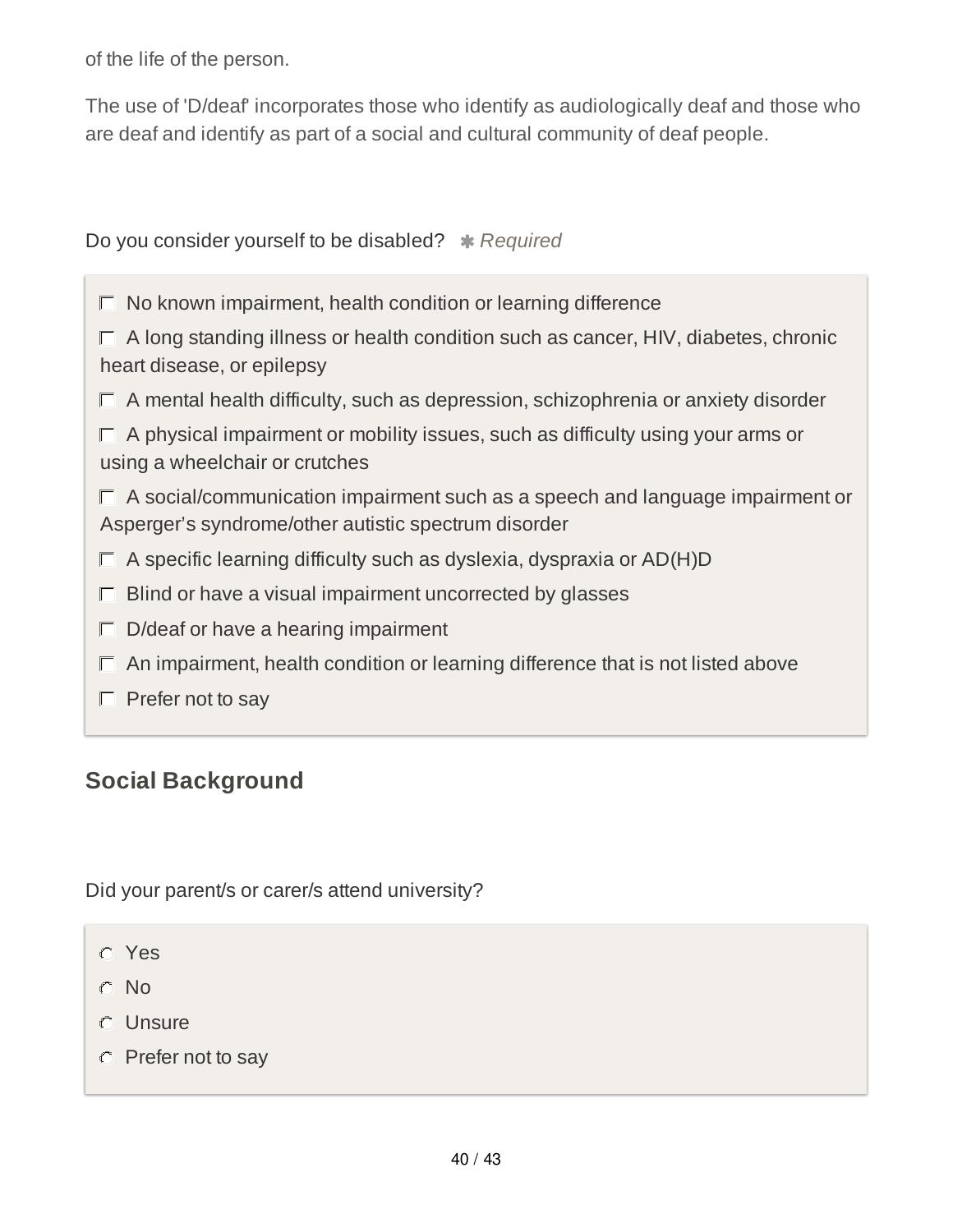#### What type of school(s) did you mainly attend between the ages of 11 and 18 years old?

- State-run or state-funded school in the UK, which was selective on academic, faith, or other grounds
- $\circ$  State-run or state-funded school in the UK, which was non-selective
- $\circ$  Independent or fee-paying school in the UK
- $C$  School outside of the UK
- I don't know
- $\circ$  I prefer not to say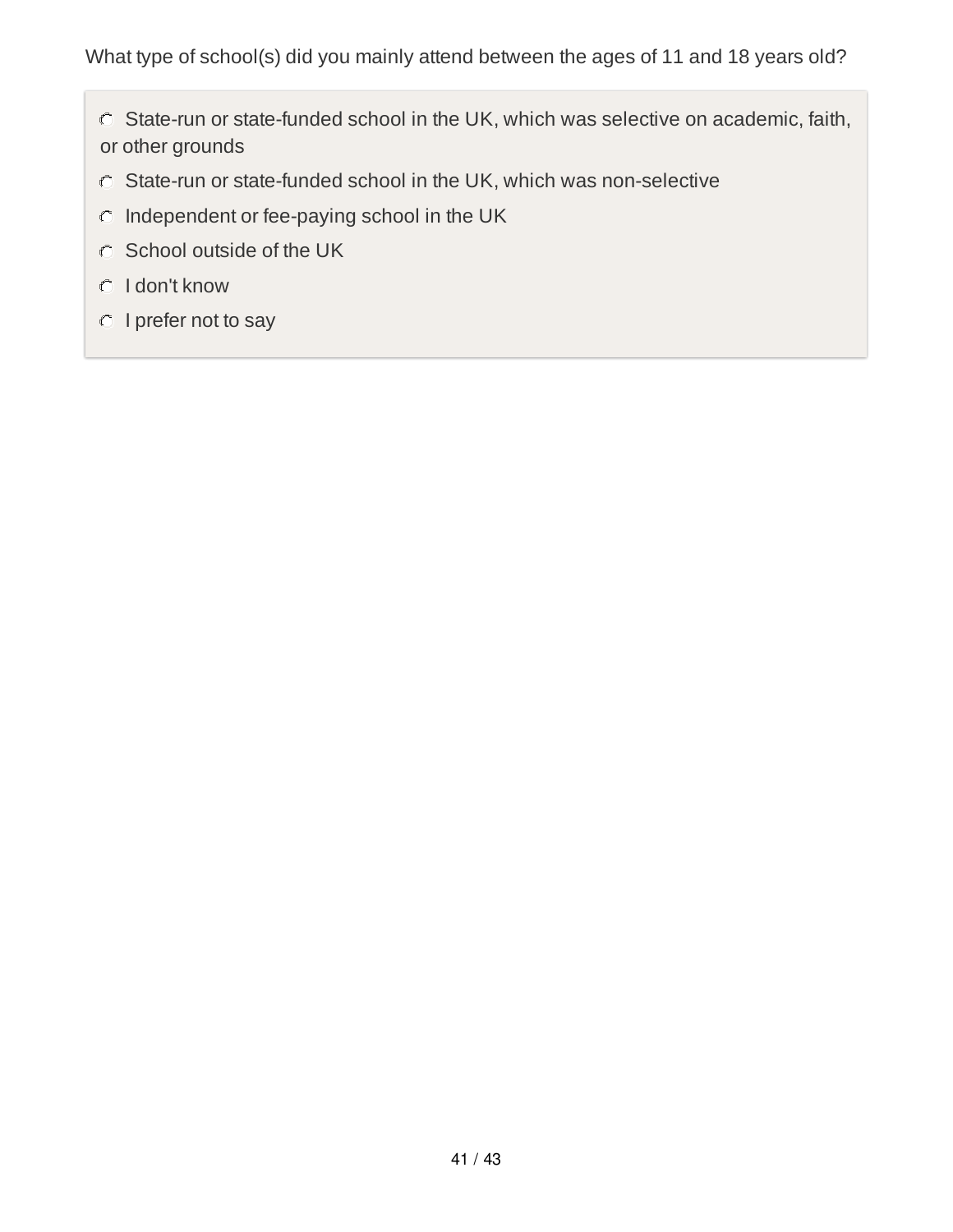# How did you hear about us?

Please tell us where you heard about LISS DTP. \* Required

- $\circ$  findaphd.com
- o jobs.ac.uk
- thinkpostgrad.com
- The Big Issue
- $\circ$  other (please specify)

If you selected Other, please specify: